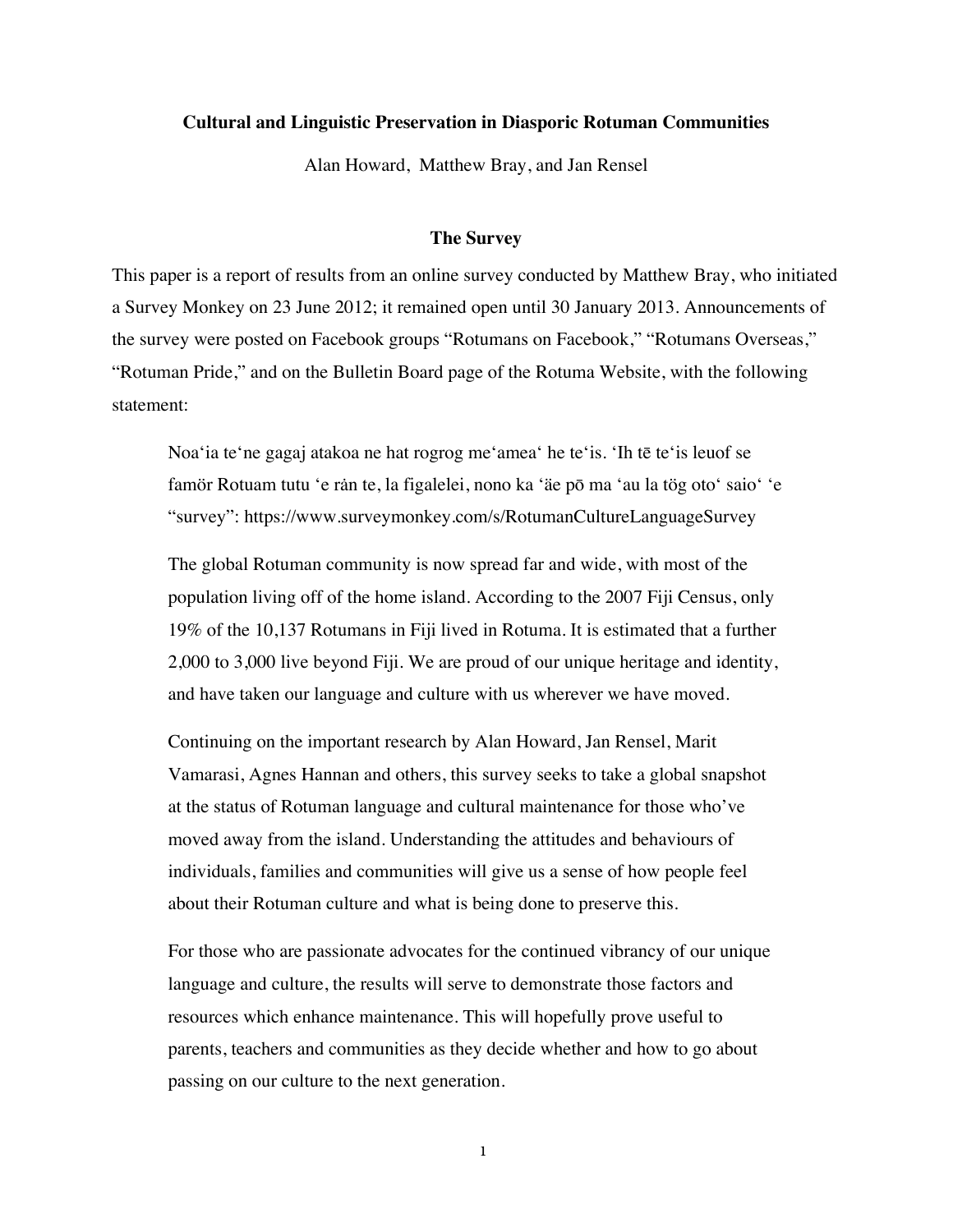The online survey is completely confidential, to be filled out only once and should take about 15-20 minutes to complete. We are particularly keen to have Rotuman youths and young adults participate as their knowledge and attitudes will give some insight into how Rotuman cultural communities will look in the future. Please encourage your family and friends to participate, as the more responses we get, the clearer our picture of the global Rotuman family, and the future of our precious language and culture.

The survey included 35 questions that were responded to with various degrees of completion by 236 participants. Seventy-three participants abandoned the survey after answering very few of the questions, forty-two others responded selectively to most of the questions, and one hundred nineteen persons provided complete, or nearly complete protocols.

Readers should be fully aware of the limitations of this report. To begin with, the results cannot be considered representative in so far as the number of respondents is only a tiny portion of the Rotuman population as a whole. Also, because Internet access on the home island is very restricted, the results can only be considered applicable to Rotumans abroad (including Fiji). Furthermore, the very willingness to participate in such a survey likely biased the sample toward individuals with a strong interest in issues of Rotuman identity and a concern for the perpetuation of the language and culture.

In addition to limitations of the sample, interpreting and categorizing open-ended responses involved making judgments that may not always have been consistent. Survey Monkey provided a spreadsheet showing individual responses as well as well as a pdf document containing a survey summary that includes both tabulated results and individual responses, a copy of which is linked to this report. In order to construct tables with cross tabulations, we copied the data from the spreadsheet to a database application (Filemaker), which may have introduced errors. Finally, because many respondents only answered some of the questions, discrepancies were sometimes introduced into the tabulations. Anyone wishing to do their own analysis or wanting to see the total range of responses to individual questions can consult the survey summary at http://www.rotuma.net/os/Publications/Bray\_Survey\_Summary.pdf. Nevertheless, despite these limitations, the results of the survey are suggestive of the attitudes, participation in cultural activities, and concerns of diasporic Rotumans.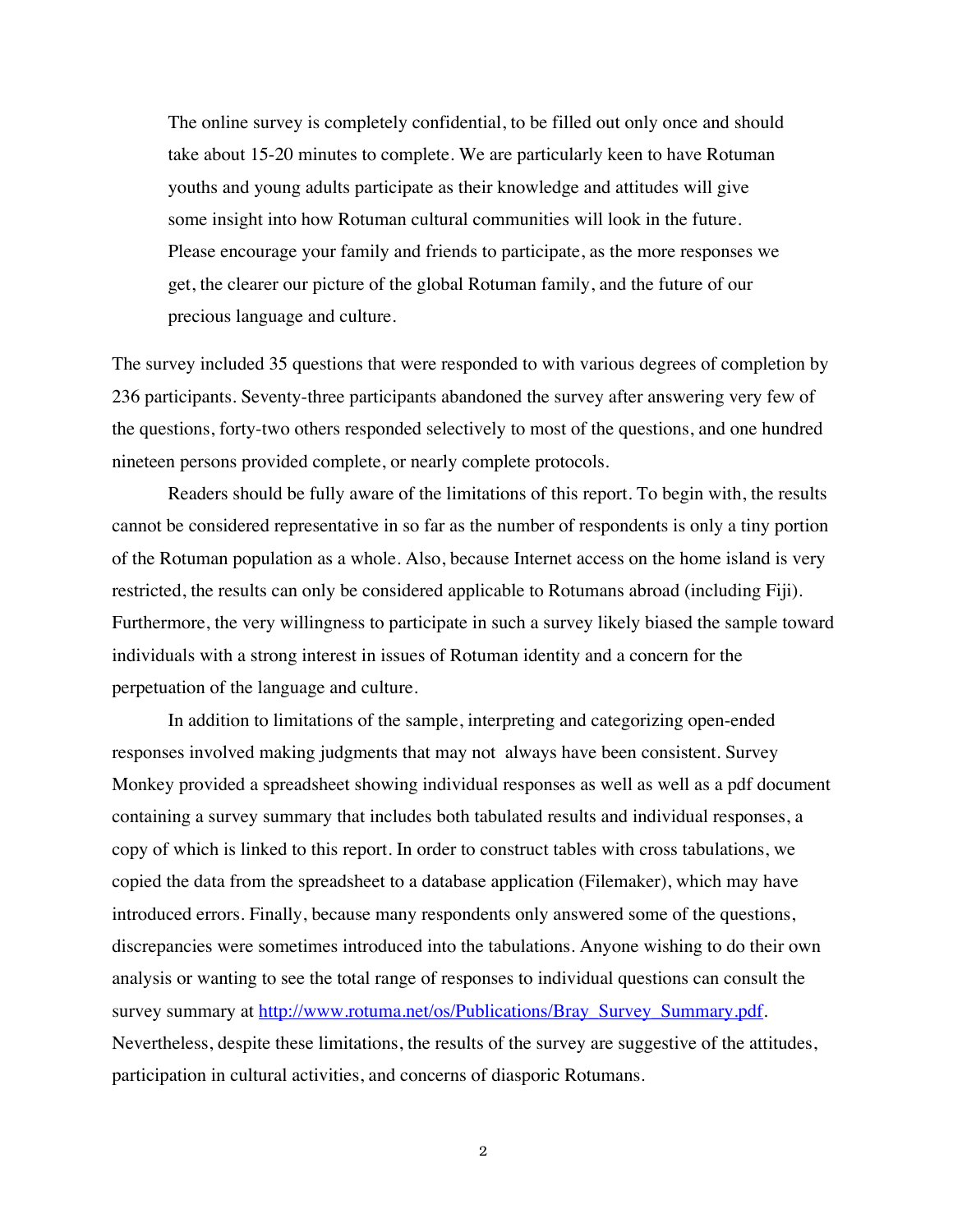Ages of the respondents ranged from 15 to 71, with the majority falling into the 30–49 age range (Table 1 below<sup>1</sup>). This in itself suggests that Rotuman participation on the Internet is not limited to youths, but includes a significant number of middle-aged individuals. The numbers also indicate a higher degree of female participation, particularly in the 20–39 age range.

|         | <b>Table 1</b> |                                      |              |  |  |  |
|---------|----------------|--------------------------------------|--------------|--|--|--|
|         |                | <b>Age and Gender of Respondents</b> |              |  |  |  |
| Age     | <b>Male</b>    | <b>Female</b>                        | <b>Total</b> |  |  |  |
| $15-19$ | 10             |                                      | 20           |  |  |  |
| $20-29$ | 23             | 33                                   | 56           |  |  |  |
| 30-39   | 26             | 42                                   | 68           |  |  |  |
| 40-49   | 22             | 23                                   | 45           |  |  |  |
| 50-59   |                |                                      | 17           |  |  |  |
| $60+$   |                |                                      | y            |  |  |  |
| Total   | 92             | 123                                  | 215          |  |  |  |

The majority of participants (56.3%) were born in Fiji, followed by Rotuma (25.5%), Australia (13.0%), New Zealand (3.0%), and other Pacific Islands (1.3%). One person listed Canada as their birthplace, another the United Kingdom (total N=231).

Of responses to the question **"4. Where do you currently live for most of the year?"** Australia accounted for 41.1%, Fiji for 27.4%, New Zealand 10.5%, the United States and United Kingdom 7.3% each, and Canada 4.1%. Five persons (2.3%) listed Rotuma as their usual place of residence (total N=219).

To the question, **"6. Which of your parents identify as being 'Rotuman'?"** 62.5% answered both, 19.4% mother, and 16.4% father. Four persons (1.7%) who responded to the questionnaire reported that neither parent identified as Rotuman (total N=232).

# **Self-Identity**

As one might expect, when both parents identity themselves as Rotumans, individuals were more likely to strongly agree with the statement **"9. Being Rotuman is a large part of how I see myself."** However, the majority of persons with only one Rotuman parent also strongly agreed with the statement (Table 2). Only seven persons disagreed with the statement; interestingly, six

 $\overline{a}$ 

 $<sup>1</sup>$  The table includes all participants who provided both age and gender information. Sixteen</sup> people did not indicate their age and five persons skipped the question regarding gender.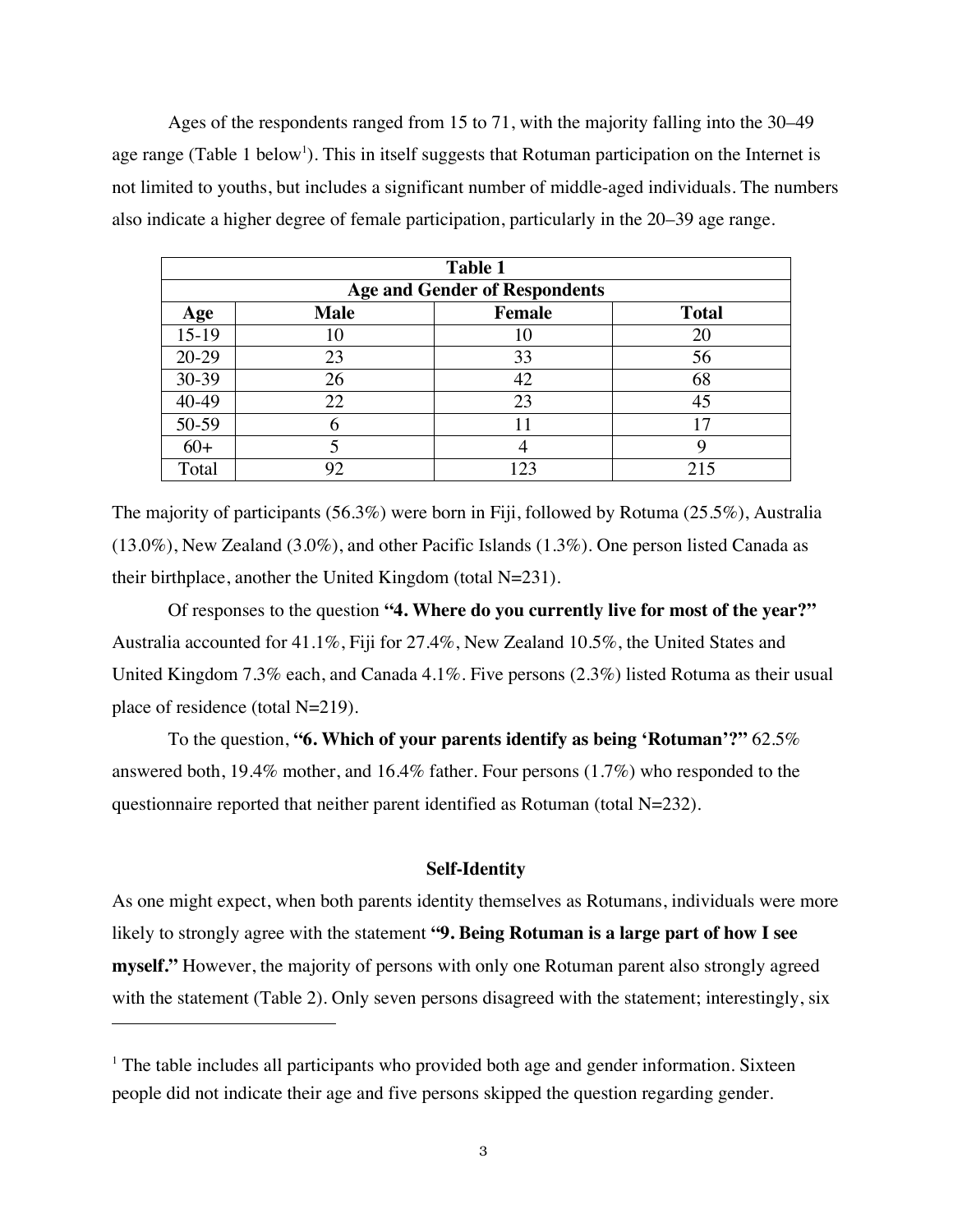of them claimed both parents identified as Rotuman, while all three of those with no Rotuman parent agreed with the statement.

| <b>Table 2</b>         |                                                   |              |                 |                 |              |  |
|------------------------|---------------------------------------------------|--------------|-----------------|-----------------|--------------|--|
|                        | Being Rotuman is a large part of how I see myself |              |                 |                 |              |  |
| <b>Rotuman Parents</b> | <b>Strongly</b>                                   | Agree        | <b>Disagree</b> | <b>Strongly</b> | <b>Total</b> |  |
|                        | Agree                                             |              |                 | <b>Disagree</b> |              |  |
| Both                   | 82 (67.2%)                                        | 34 (27.9%)   | $1(0.01\%)$     | $5(4.1\%)$      | 122          |  |
| Mother                 | 24 (54.5%)                                        | $19(43.2\%)$ | 0(0.0)          | $1(2.3\%)$      | 44           |  |
| Father                 | $17(54.8\%)$                                      | 14 (45.2%)   | 0(0.0)          | 0(0.0)          | 31           |  |
| Neither                | $1(33.3\%)$                                       | 2(67.7%)     | 0(0.0)          | 0(0.0)          | 3            |  |
| Total                  | 124 (62%)                                         | 69 (34.5%)   | $(.05\%)$       | $6(3.0\%)$      | 200          |  |

The statement **"10. I feel a strong sense of welcome and belonging within the Rotuman community"** drew overwhelming agreement, with 41.3% agreeing and 46% strongly agreeing (total N=213). Most of those who disagreed lived in Australia or New Zealand, with  $17.2\%$ disagreement, followed by Fiji with 11.6% disagreement). Only one person in the United States disagreed, while there was total agreement in Canada and the United Kingdom. This suggests that a sense of community is well developed and inclusive in most countries with substantial Rotuman populations, although in Australia, New Zealand, and Fiji, where Rotuman cultural groups have experienced schisms at times, alienation has apparently occurred among a small portion of the population.

The lowest level of disagreement occurred among individuals who identified both parents as Rotuman (9.1%). Those with only a Rotuman mother or only a Rotuman father showed substantially higher rates (18.2% and 25.8%, respectively). This may well be the result of persons with only one Rotuman parent being less knowledgeable about Rotuman language and cultural norms, which tends to impact levels of incorporation in Rotuman groups. That cultural and Rotuman language competence play a role in generating feelings of inclusion or exclusion is supported by tallying agreement and disagreement responses against measures of self-reported cultural competence (question #13) and Rotuman language competence (question #25). Thus, whereas 19.1% of respondents whose self-description of their cultural competence was "poor" or "basic" disagreed or strongly disagreed with the above statement, only 10.5% of those who chose "intermediate" or "expert" were in disagreement (total  $N=173$ ). The linguistic data is somewhat more compelling, with 29.0% of those we categorized as having low or intermediate competence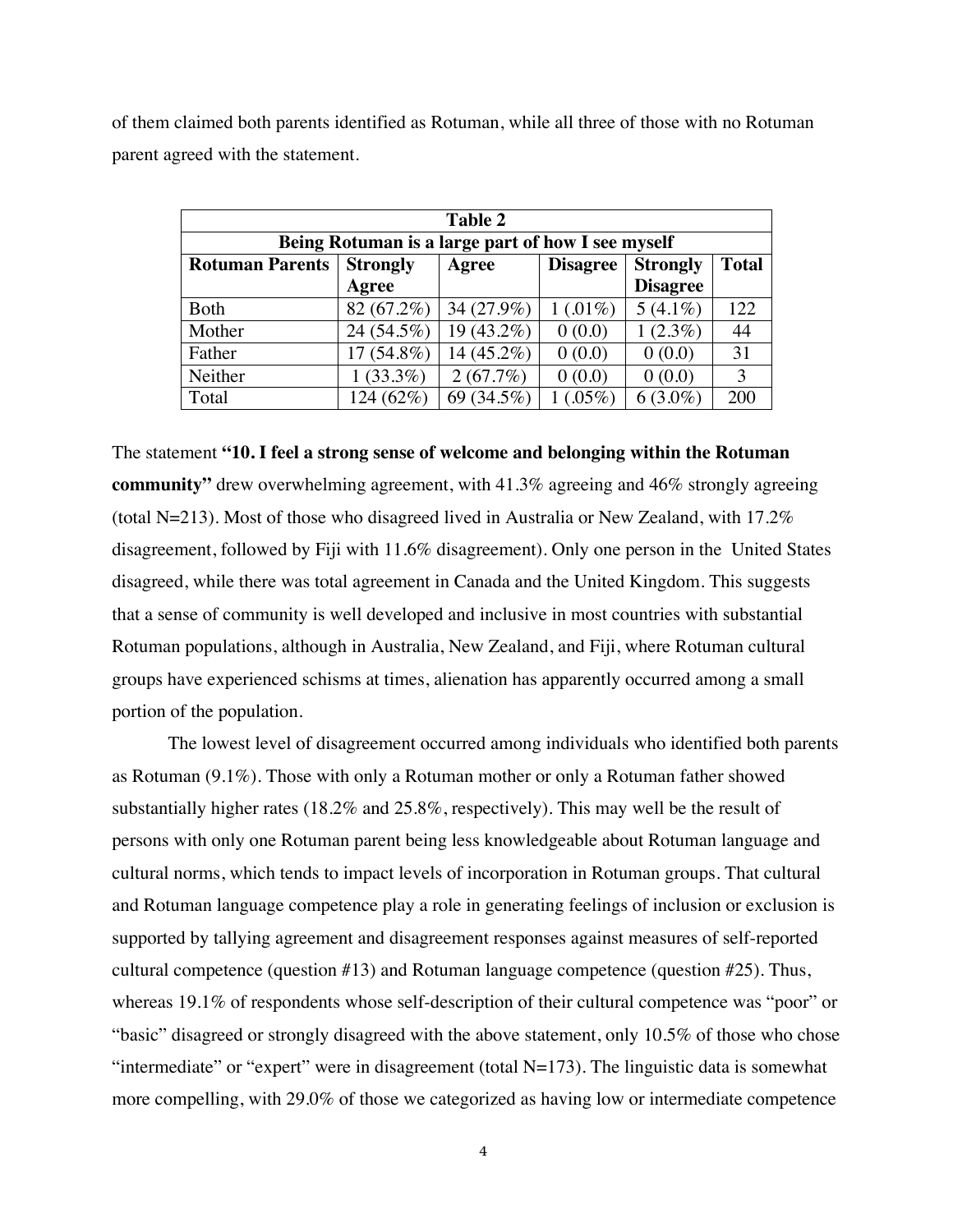disagreeing or strongly disagreeing, while only 3.6% of those categorized as highly competent disagreed or strongly disagreed (total N=157)

## **Social Engagement**

Four of the questions were measures of social engagement with other Rotumans. First was a question, **"7. In your local community or country, where do you interact with other Rotumans?"** Extended family gatherings drew the highest affirmative response (91.5%), followed by ceremonies such as weddings, baptisms, birthdays, funerals (84.2%), and Rotuma Day functions (79.8%), suggesting that kinship is at the heart of social cohesion in Rotuman communities abroad. However, most Rotuman-centered activities also received an affirmative response by the majority of respondents, as follows: Rotuma Day functions (79.8%), Rotuman ceremonial events (66.9%), island nights (62.3%), local Rotuman club or association meetings (61.6%), and Rotuman dance practices (52.1%). Attendance at Rotuman-language church services or prayer meetings was only slightly below half (47.2%) as was attendance at local Fijian community gatherings (47.0%). Unsurprisingly, involvement with Rotuman language lessons was low (20.5%), since formal lessons are offered only sporadically in a few of the larger communities (total N=209).

An additional indicator of social engagement were responses to the question, **"8. Do you regularly interact with other Rotumans (including family) via social media websites like Facebook?"** In addition to networks of friends on social media, there are over 40 groups with Rotuman memberships on Facebook alone. Nearly three-fourths (73.3%) of respondents reported that they participated in the Facebook group "Rotumans on Facebook." As of this writing (9 April 2014), there were 4,783 members of this group, not all of whom are Rotuman or Part-Rotuman, but the numbers are nevertheless indicative of the enthusiasm with which Rotumans have embraced the Internet as a medium for communication. Although "Rotumans on Facebook" is by far the most popular group, 38.6% of respondents participated in other Rotuman Facebook groups as well. Aside from participation in groups, 72.3% indicated that they communicated with Rotuman friends on Facebook. A smaller portion of respondents indicated that they used Bebo to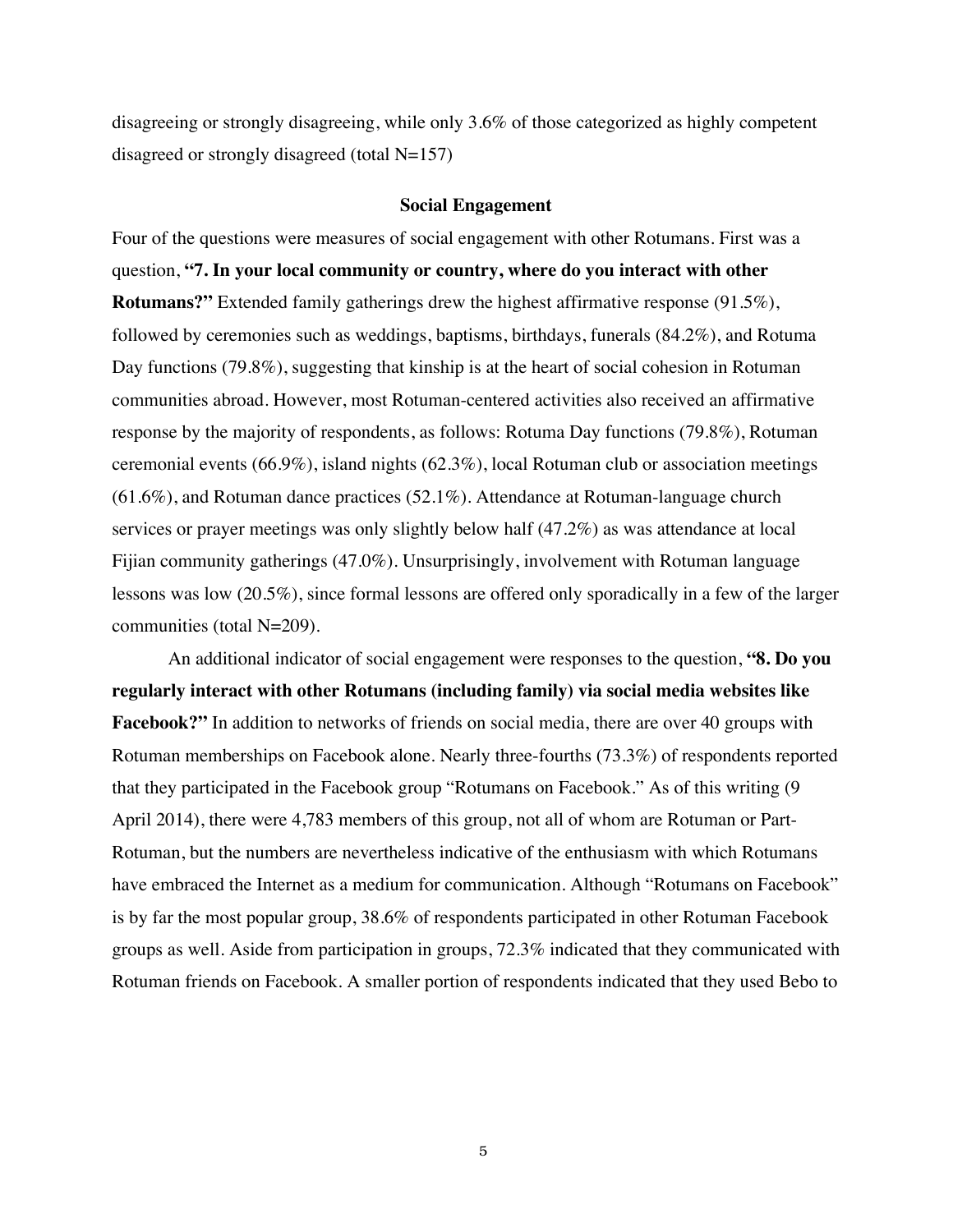communicate with Rotuman friends (4.5%) or used other social media, including Twitter, Skype, and Linked In (8.4%)(total N=202). 2

Visits to Fiji and Rotuma to visit relatives and friends is also an important indicator of engagement within the transnational Rotuman community. The frequency of visits to Fiji, where the majority of Rotumans now reside, was probed by the question, **"11. If you live away from Fiji, how often do you visit your relatives there?"** We have divided the responses into three segments: respondents living in Australia, those living in New Zealand, and those living elsewhere (Canada, USA, United Kingdom, continental Europe, the Middle East, and Pacific Islands other than Fiji).

The results are reported in Table 3. With the exception of a slightly higher frequency of visits from respondents residing in New Zealand, the rates are quite comparable regardless of where Rotumans live abroad. It's rather remarkable that over 60% of respondents reported visiting Fiji more at least once every four years, with a third of them reporting annual visits or more. This is a clear indication of the retention of commitment to relatives transnationally, as well as testimony to the financial well-being of Rotumans abroad.

| Table 3          |               |              |                                                                          |              |              |              |  |
|------------------|---------------|--------------|--------------------------------------------------------------------------|--------------|--------------|--------------|--|
|                  |               |              | If you live away from Fiji, how often do you visit your relatives there? |              |              |              |  |
| <b>Residence</b> | Annually*     | 2-4 years    | $5+ years**$                                                             | Rarely***    | <b>Never</b> | <b>Total</b> |  |
| Australia        | $20(30.3\%)$  | 18(27.3%)    | 11 $(16.7%)$                                                             | 13(19.7%)    | $4(6.1\%)$   | 66           |  |
| New Zealand      | $7(33.3\%)$   | $10(47.6\%)$ | $3(14.3\%)$                                                              | $1(4.8\%)$   | $0(0.0\%)$   | 21           |  |
| Other            | $15(38.5\%)$  | $10(25.6\%)$ | $7(17.9\%)$                                                              | $6(15.4\%)$  | $1(2.6\%)$   | 39           |  |
| Total            | 42 $(33.3\%)$ | 38 (30.2%)   | 21(16.7%)                                                                | $20(15.9\%)$ | $5(4.0\%)$   | 126          |  |

\* includes response "very often"

 $\overline{a}$ 

\*\* includes responses like "every few years," "every now and then"

\*\*\* includes responses like "not often," "not as often as I would like," "only once"

While visits to Fiji are quite frequent, visits to Rotuma are less common for three main

 $2$  These figures should not be regarded as indicative of the entire Rotuman/Part-Rotuman population as the questionnaire was online, so only people with access to the Internet were able to respond to it. Also, that segment of the population without Internet access would not be able to participate in social media like Facebook.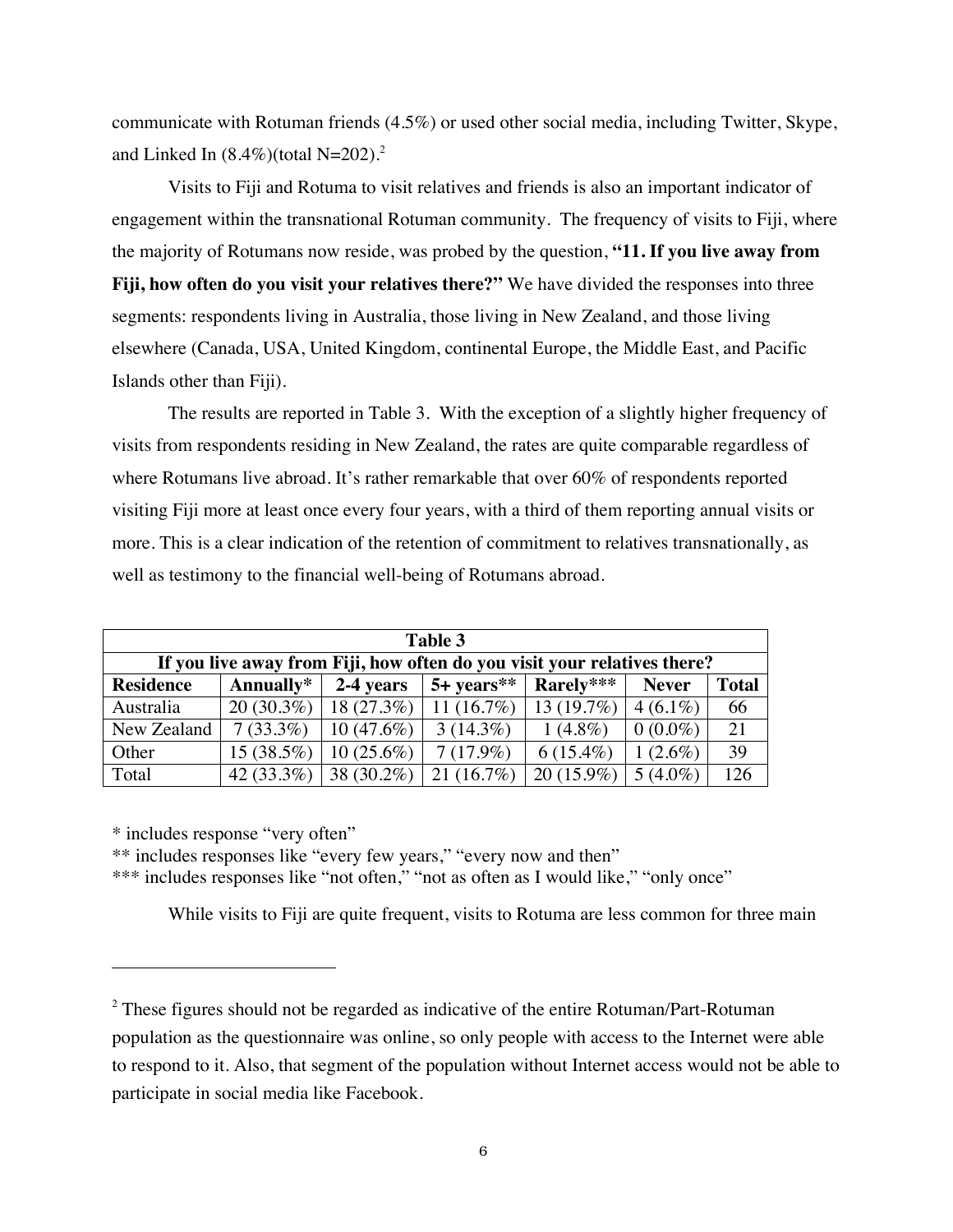reasons: difficulty of access, the costs involved, and a dwindling population on the island. Getting to and from Rotuma is often problematic because of irregular air and shipping schedules. Although flights to the island are supposed to be weekly, they are often cancelled, leaving passengers stranded. Air fares are also excessively expensive given the relatively short distance involved. And while travelling to Rotuma by boat is cheaper, sailings are highly irregular; it's not uncommon for the island to go 6 weeks or more without a vessel coming. Finally, according to the 2007 Fiji census, of the 10,137 Rotumans in Fiji as a whole, fewer than 2,000 were living in Rotuma at the time. This means that people abroad are likely to have more close relatives in Fiji than on the home island, making visits to Rotuma less less of a draw as far as maintaining kin networks is concerned. Visits to Rotuma are most common during the Christmas season, a six-week time of celebration when groups from abroad often make pilgrimages together and when transportation is more frequent and reliable. The questionnaire concerning visits to Rotuma as phrased this way: **"12. How many times have you visited Rotuma? When was your last visit?"** For this tabulation we made a simple distinction between respondents living in Fiji and those living abroad. As expected, visits to Rotuma were less frequent by Rotumans abroad, with 33.9% reporting that they had never visited the island since leaving Fiji. Of those who had visited, 27.7% reported one visit, 15.2% reported two visits, and 23.2 % reported three or more visits (total N=112). Among respondents from Fiji,  $28.1\%$  reported never visiting Rotuma, while 12.5% reported one visit, 12.5% reported two visits, and 46.9% reported making three or more trips to the island (total  $N=32$ ). The higher frequency of visits among Fiji residents is a reflection of the greater flexibility they have in making arrangements for travel to Rotuma, given the irregularities in transportation. Of all respondents reporting at least one visit to Rotuma, 35 (34.0%) had made their last visit within the past five years, 30 (29.1%) within the last 6–10 years, and 38 (36.9%) more than 10 years ago (total N=103).

In general, these responses suggest that most Rotumans abroad go to considerable lengths to keep their links to relatives active both by taking advantage of digital media like e-mail and Facebook, and by making visits to Fiji and Rotuma.

# **Cultural Maintenance**

A series of ten questions probed attitudes toward and competence in Rotuman cultural activities. In response to the question, **"14. How important is it to know about Rotuman culture?"** 72.0% chose five (very important) on a five-point scale, 23.3% chose four (important), 3.2%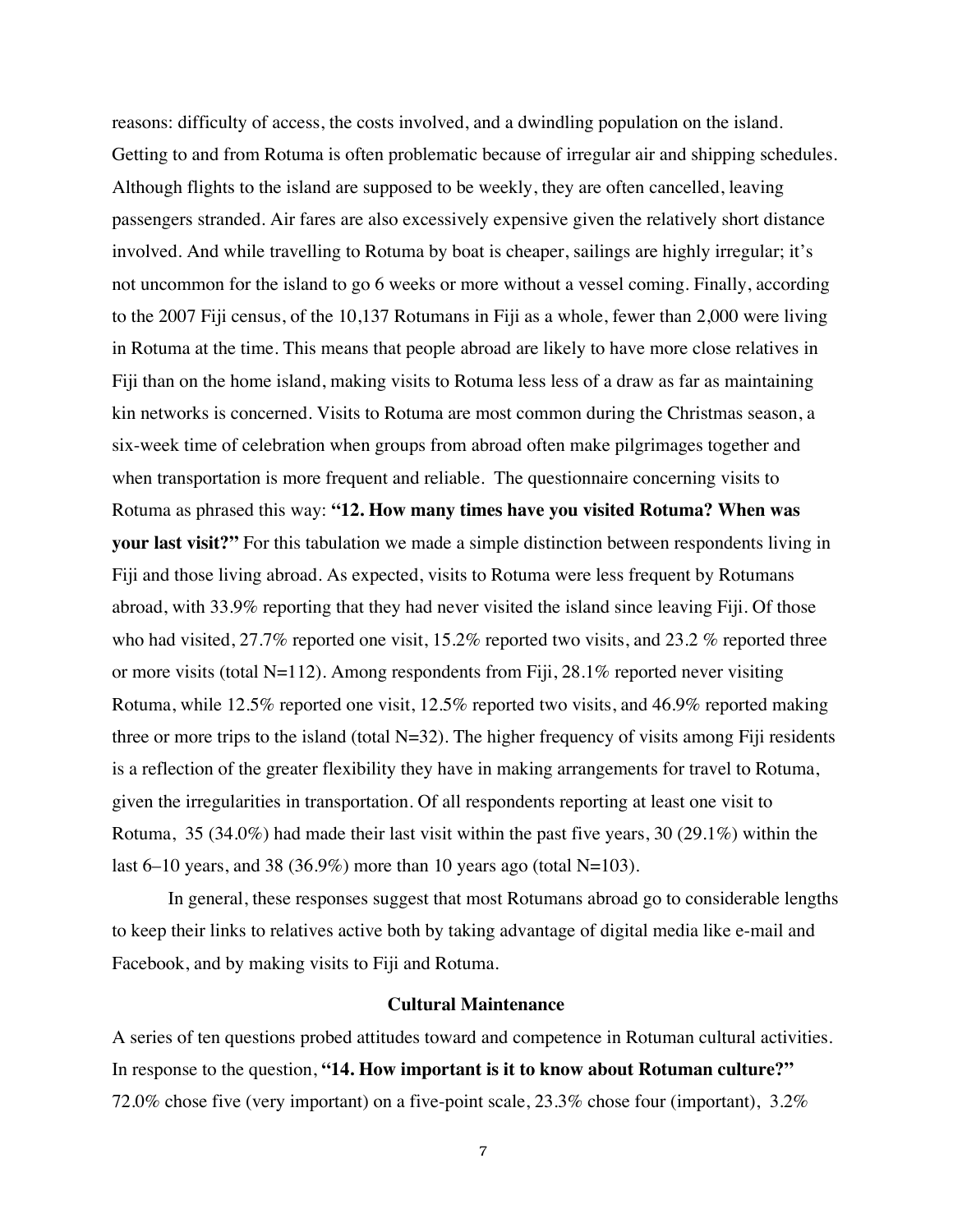chose three (neither important nor unimportant), and 1.6% chose one (very unimportant)(total N=189). The overall average score was 4.64. This result constitutes strong affirmation of the desire among migrant Rotumans to maintain Rotuman cultural knowledge.

Likewise, respondents overwhelmingly agreed that **"19. Doing Rotuman cultural activities is an important part of being a Rotuman,"** with 54.8% strongly agreeing, 40.5% agreeing, and 8 4.8% disagreeing. None of the respondents strongly disagreed (total N=168). The average rating on this four-point scale was 3.50.

The question **"16. What do you think are the top three most important aspects (parts) of Rotuman culture?"** elicited a range of responses, with the Rotuman language, customs, and heritage showing the highest frequency (Table 4).

| <b>Table 4</b>                                                                                |                            |  |  |  |  |
|-----------------------------------------------------------------------------------------------|----------------------------|--|--|--|--|
| <b>Most important aspects of Rotuman culture</b>                                              | <b>Number of Responses</b> |  |  |  |  |
| language, fae'ega                                                                             | 132                        |  |  |  |  |
| customs, culture, way of life                                                                 | 85                         |  |  |  |  |
| history, heritage, folklore, myth, legend, tradition, hanuju, origins                         | 59                         |  |  |  |  |
| dance, music, taumaka, songs                                                                  | 43                         |  |  |  |  |
| kinship, family, blood, kainaga, genealogy, relatives                                         | 43                         |  |  |  |  |
| behaviour, respect, manners, caring, morals, value, hai hanisiga, agfak<br>hanua, hospitality | 38                         |  |  |  |  |
| community, friendship, people                                                                 | 19                         |  |  |  |  |
| rituals, ceremonies, weddings, celebrations, gatherings                                       | 18                         |  |  |  |  |
| food                                                                                          | 14                         |  |  |  |  |
| religion, church, god, faith, beliefs, Christianity                                           | 13                         |  |  |  |  |
| identity, pride, roots                                                                        | 9                          |  |  |  |  |
| arts, crafts, tefui (garlands)                                                                | 8                          |  |  |  |  |
| dress, costumes                                                                               | $\overline{2}$             |  |  |  |  |
| humour, teasing                                                                               | $\overline{2}$             |  |  |  |  |
| land                                                                                          | $\overline{2}$             |  |  |  |  |
| medicine                                                                                      |                            |  |  |  |  |
| education                                                                                     | 1                          |  |  |  |  |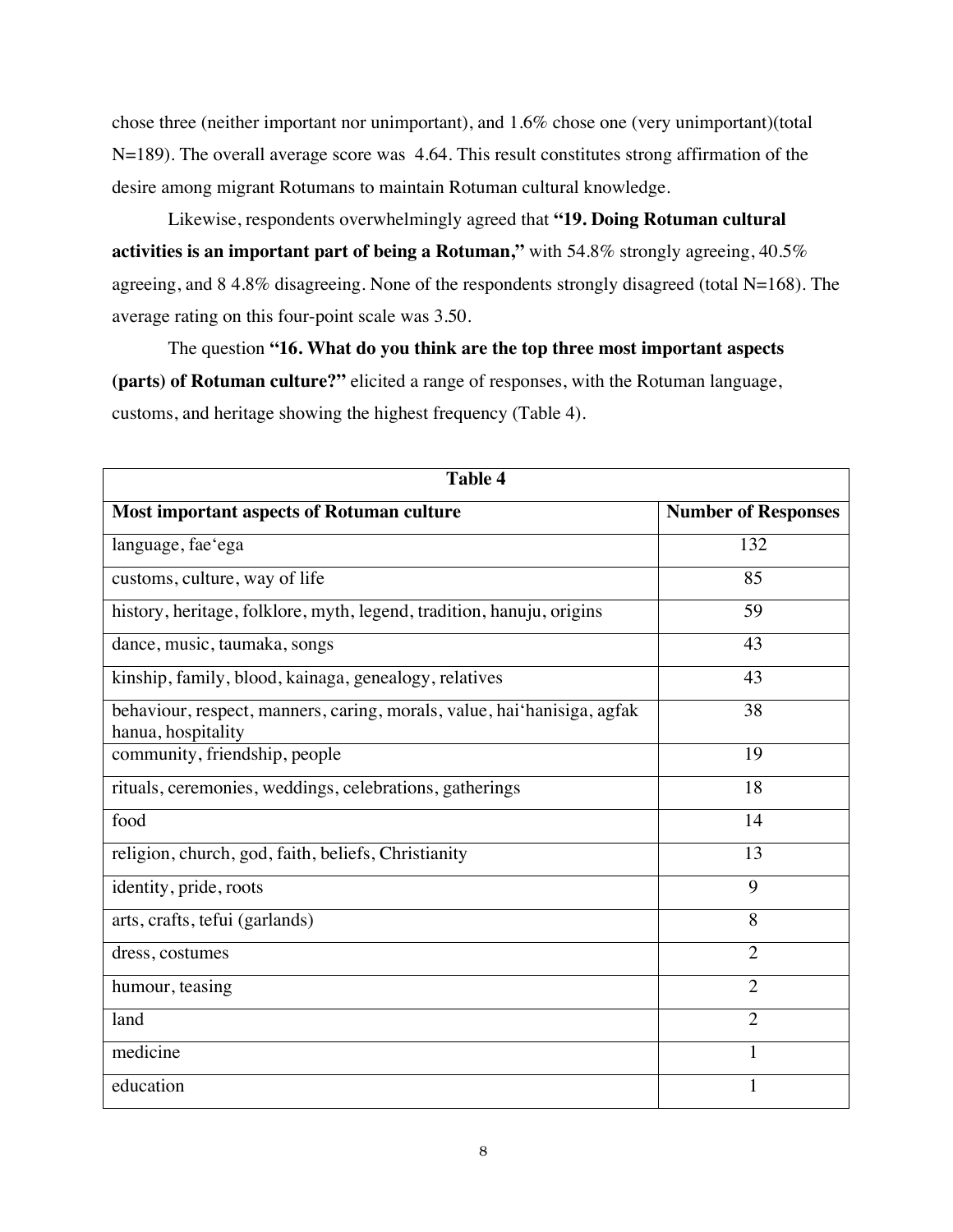Since the question was open-ended, some individuals elaborated their answers. The following two responses are examples:

1. "**Language**—learning the language helping identify oneself within the community to understand more aspects of the culture, passing on generations; **family**—extended and immediate—kainaga system and the role each member has within the village life; **traditions** in the form of art, dance, superstitions, handing down stories from generation to generation." 2. "**Culture** (values, language, song and dance); **Traditions** (sense of community, food prep, contribution & cuisine, faras); **Stories and Legends** (listening, document and sharing with elders)."

The majority of participants in the survey did not respond to the question **"17. What do you think are some of the least relevant aspects (parts) of Rotuman culture to your life?"** and among those who did, 47.1% indicated that there were no least relevant aspects or replied that they didn't know or were not sure. Among the least relevant aspects referred to were religion or church (10.3%), food items and preparation (8.0%), and traditional ceremonies (8.0%). Also mentioned by four or fewer respondents were tradition, land issues, kava drinking, home brew, chiefly protocol, superstition, politics, language, and dress (total N=121). Here are some illustrative responses:

1. "None, as every aspect of Rotuman life is very necessary and is part and parcel to our culture."

2. "From the perspective that we are Rotumans wherever we are, we enrich our new homeland by bringing our own unique values and traditions here."

3. "Its all relevant if you want to be recognized as a Rotuman regardless of where you are situated. If I had to pick one though it would be religion because it is something that separates our people into different categories."

4. "Tradition- we should be able to adopt positive and influential ideas from other cultures or adapt to positive changes that uplift the Rotuman ways of living. Right believing leads to right living!"

5. "Traditional ceremonies are expensive."

In contrast, the question **"20. What three cultural activities feel most Rotuman to you?"** elicited extensive responses. Music and dance was the most frequent category of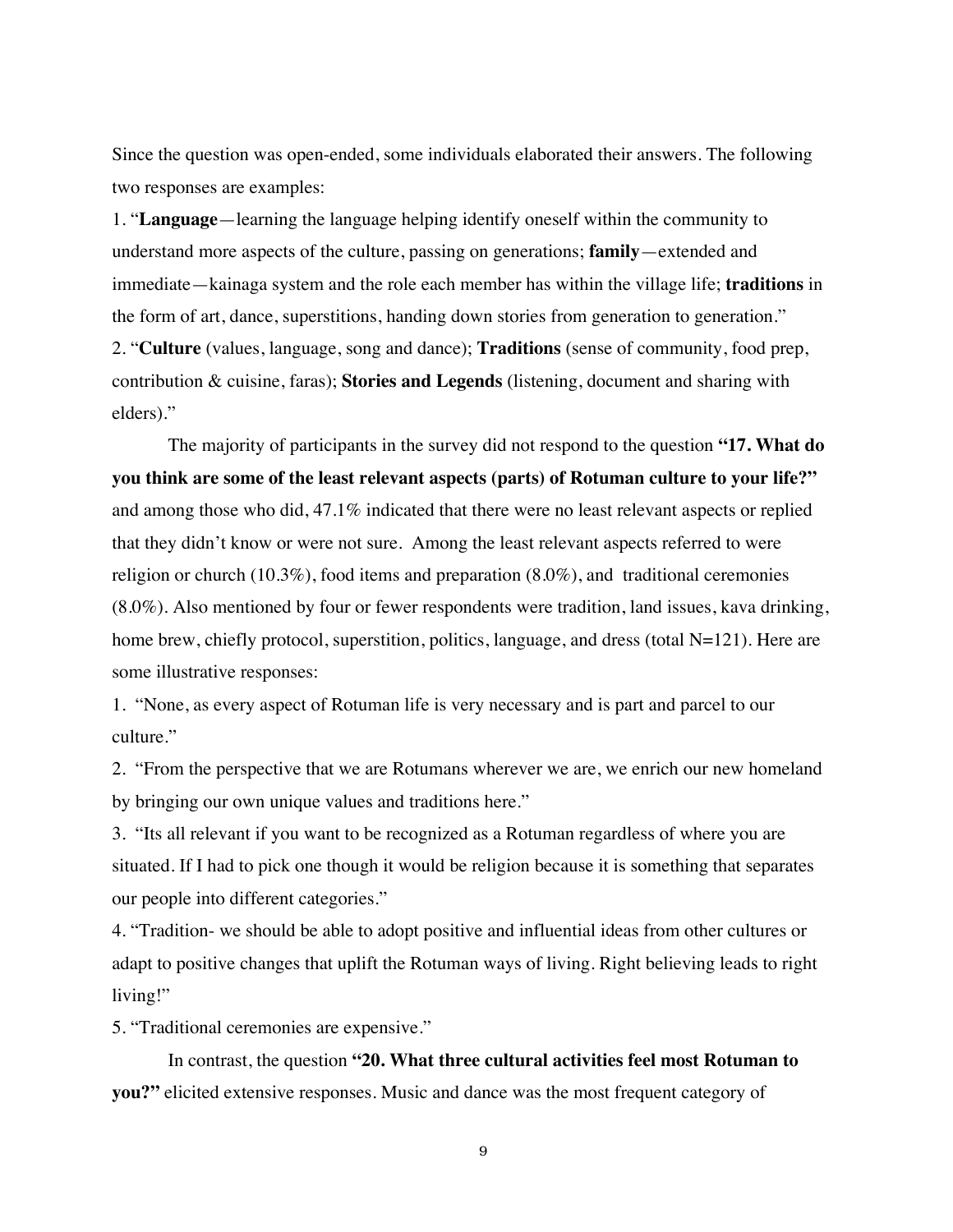response, followed by ceremonies, preparing and eating Rotuman foods, and speaking the Rotuman language (total N=139) (Table 5).

| Table 5                                            |                             |  |  |  |
|----------------------------------------------------|-----------------------------|--|--|--|
| <b>Cultural activities felt to be most Rotuman</b> | <b>Number of Responses</b>  |  |  |  |
| music, dance, songs                                | 90                          |  |  |  |
| ceremonies (e.g., mamasas, weddings, hapagsu)      | 55                          |  |  |  |
| cooking and eating Rotuman foods                   | 36                          |  |  |  |
| speaking Rotuman                                   | 35                          |  |  |  |
| socialising (e.g., Rotuma Day, family gatherings)  | 27                          |  |  |  |
| history, tradition, hanuju                         | 23                          |  |  |  |
| arts & crafts, weaving mats, making tefui          | 19                          |  |  |  |
| church, religious activities                       | 13                          |  |  |  |
| sports, playing cards                              | $\mathcal{D}_{\mathcal{L}}$ |  |  |  |
| all                                                | $\mathcal{D}_{\mathcal{A}}$ |  |  |  |

Some illustrative responses:

1. "1. Cooking or preparing 'Koua' or 'Fekei' or any Rotuman food. 2. Getting together with the Rotuman community in Sydney and enjoying a nice 'Rotuman Day' with all the Rotuman food & Rotuman entertaining, especially watching the 'Tautoga'! 3. Teaching my children the Rotuman language, alphabet, numbers or reading the Rotuman Bible (a big part of me renewing my mind & maintaining my knowledge of the language :)."

2. "Dancing, preparing Rotuman food, participating in Rotuman gatherings like island nights, gathering of family members at home. etc."

3. "1. Tautoga - the chants, tiap hi' and dance movements are unique. The dances make me feel so Rotuman. 2. Traditional food preparations and serving/presentation of the feast (koua); the prep, cooking style and the etiquette/serving of the feast makes me stand apart as a Rotuman. 3. The pre-wedding (sok ta, suf hanta, fuar su ta, fe' asta, fao te), wedding (teran ne su ta, a'lel ta) and the post-wedding (haihouag ta) ceremonies: these ceremonies are no longer being practised outside of Rotuma (because of economics/timing/space/cross cultural marriages etc) - these series of ceremonies are unique to us.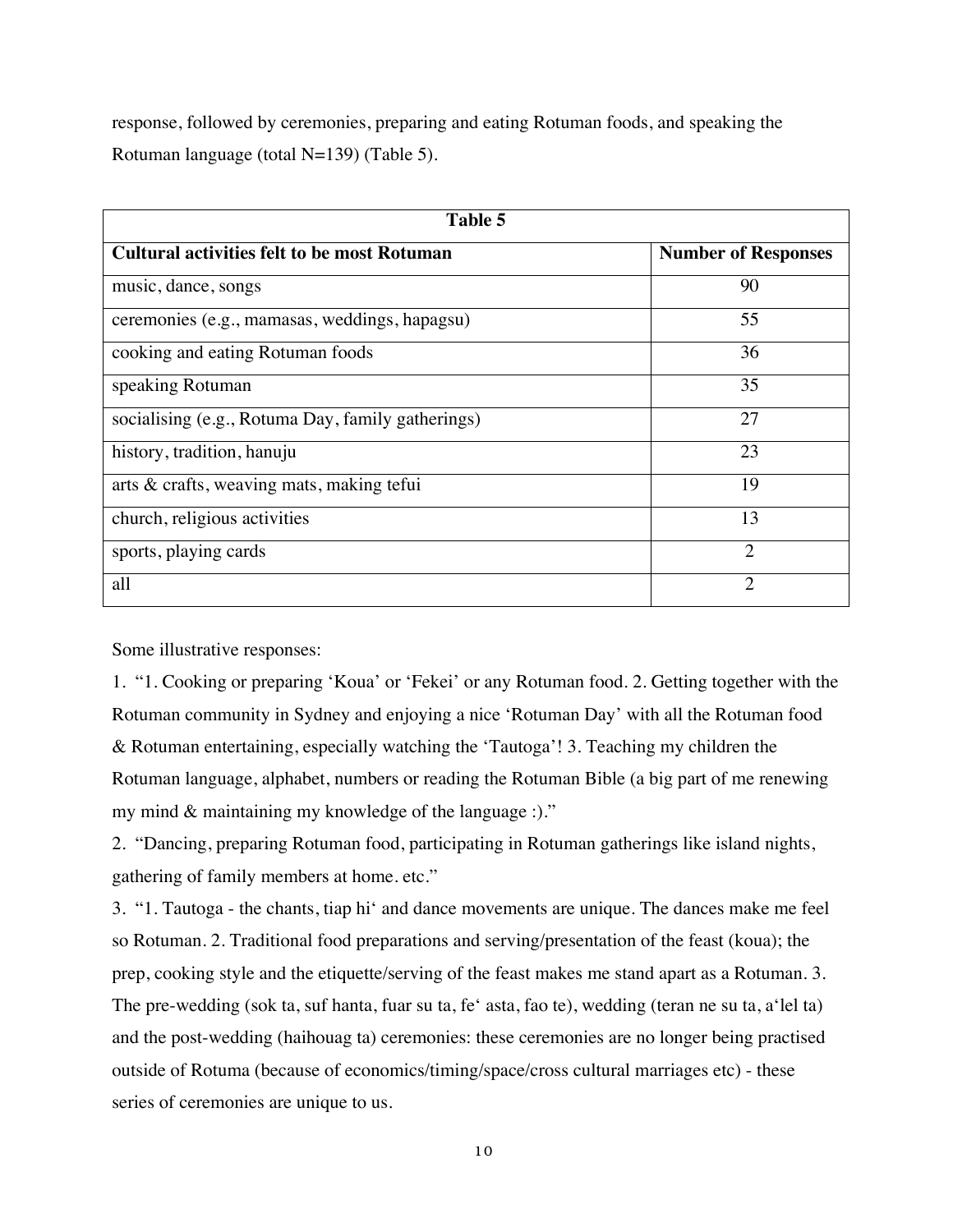4. "Speaking the language fluently and correctly, knowing how to write it and knowing how to sing Rotuman songs (fara songs)."

5. All. This is because each has its own purpose. You can't separate them into groups. How can you gauge which activity feels most Rotuman when all within the culture are? Rotuman is Rotuman. It is not a temperature gauge where you can say at which point it feels colder or hotter."

The question **"21. What three Rotuman cultural activities do you enjoy the most?"** elicited similar responses, with music and dance, preparing and eating Rotuman foods, ceremonies, and socialising the four most popular responses (total N=137)(Table 6).

| Table 6                                            |                            |  |  |  |
|----------------------------------------------------|----------------------------|--|--|--|
| <b>Cultural activities felt to be most Rotuman</b> | <b>Number of Responses</b> |  |  |  |
| music, dance, songs                                | 88                         |  |  |  |
| cooking and eating Rotuman foods                   | 43                         |  |  |  |
| ceremonies (e.g., mamasas, weddings, hapagsu)      | 37                         |  |  |  |
| socialising (e.g., Rotuma Day, family gatherings)  | 27                         |  |  |  |
| language, speaking Rotuman                         | 20                         |  |  |  |
| arts & crafts, weaving mats, making tefui          | 12                         |  |  |  |
| history, tradition, hanuju                         | 8                          |  |  |  |
| church, religious activities                       | 6                          |  |  |  |
| watching Rotuman videos or dances                  | 5                          |  |  |  |
| sports, playing cards                              | 3                          |  |  |  |
| all                                                | 3                          |  |  |  |
| farming, crop competitions                         | 3                          |  |  |  |

Some illustrative responses:

1. "Dancing, learning the language in a supporting environment and listening to hanuju [stories]."

2. "1. Singing and Dancing (Tautoga and Fara) 2. Traditional ceremonies 3. writing poems about my experiences over the years about Rotuma and my upbringing etc."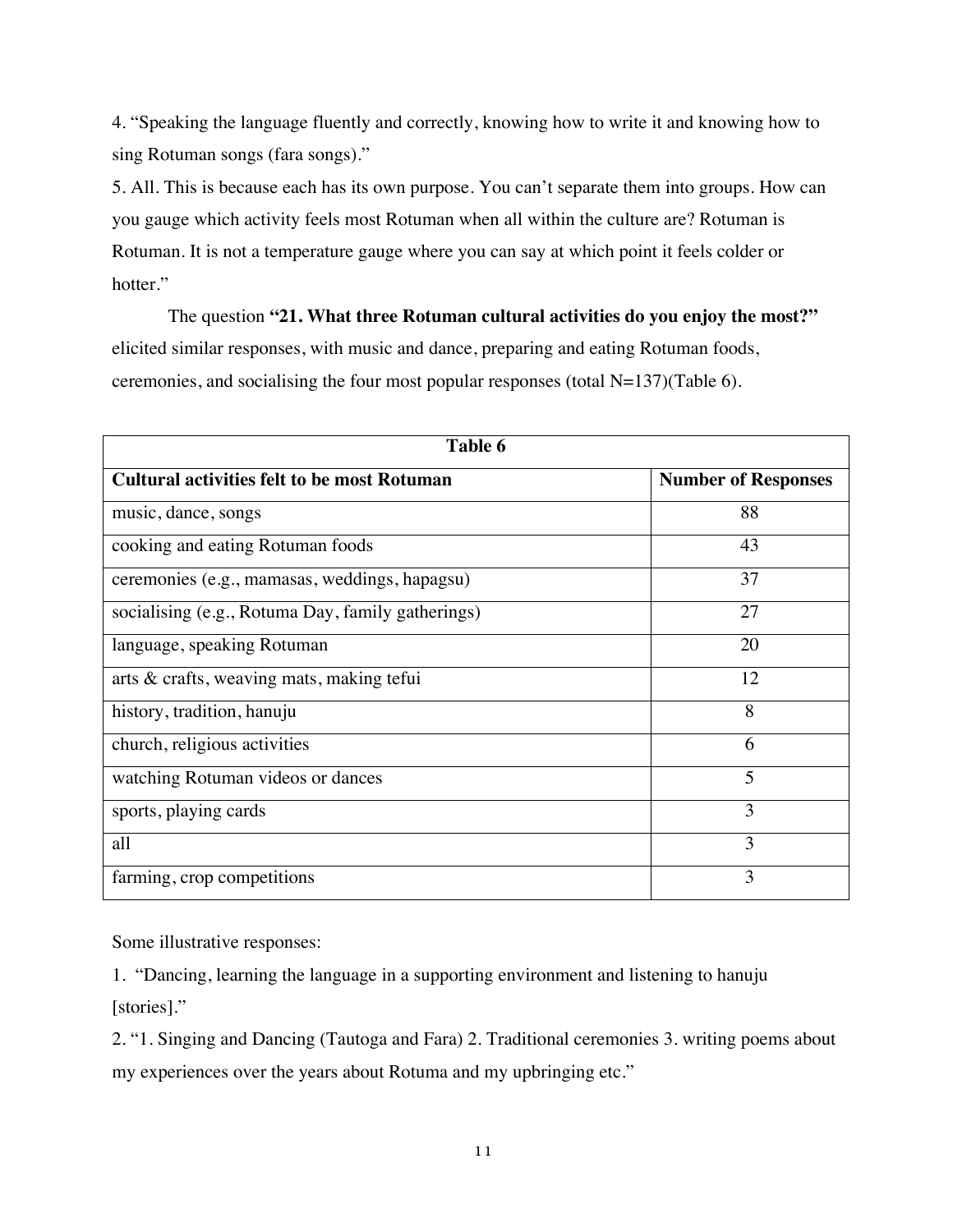3. "Cooking Rotuman food at home, Interacting with others in Rotuma language and participating in tautoga for island nights or weddings."

4. "1. Carving Rotuman artifacts, I have carved all Rotuman crafts well polished and displayed in my living room. 2. Gardening the Rotuman way- I have planted in my backyard nearly all Rotuman plants... taro, cassava, yams, sweet potatoes, bananas (9 types of bananas) kao hu, rau ji, tantane, maliha, sasa, fakmaru, sugar cane, vati or bele, coconut trees and many others... 3. Making Rotuman Fekei - I do all sorts of fekei ... starts with the common mar ma 'a'ana, fakakai, herhere, nuafo'ou, fekei 'uhi."

5. "1. Preparation/making of fekei: e.g. for each fekei there is a different style of grating the coconuts (different rhythm for each fekei). 2. Serving the feast: the he'ak koueta signifies: welcoming, rank, generosity and abundance. 3. Building of a traditional house: the sharing of the tasks/labour is all about involvement."

While the questions above concerned attitudes toward cultural activities, the question **"22. At home or in your local community, which of these activities have you been involved in?"** elicited reports of actual involvement (Table 7). Respondents were presented with a list of 12 activities, plus the opportunity to choose "other" and write in what it was. The list of activities included: (1) Speaking Rotuman; (2) Reading Rotuman language; (3) Participating in Rotuman dances, particularly tautoga; (4) Participating in Rotuman ceremonies (o'jaki, mamasa, hapagsu, hotakhafu, etc); (5) Watching videos (*The Land Has Eyes,* home videos etc.); (6) Learning Rotuman songs; (7) Learning how to prepare Rotuman foods (eg. koua, fekei); (8) Studying Rotuman history; (9) Making use of books available on Rotuman culture, history, or myths and legends; (10) Being taught Rotuman myths/legends; (11) Learning about behaving according to Rotuman values; (12) Being taught to make Rotuman handicraft (making tefui, weaving mats);  $(13)$  other.

The vast majority of the persons who responded to this question reported being involved in multiple activities.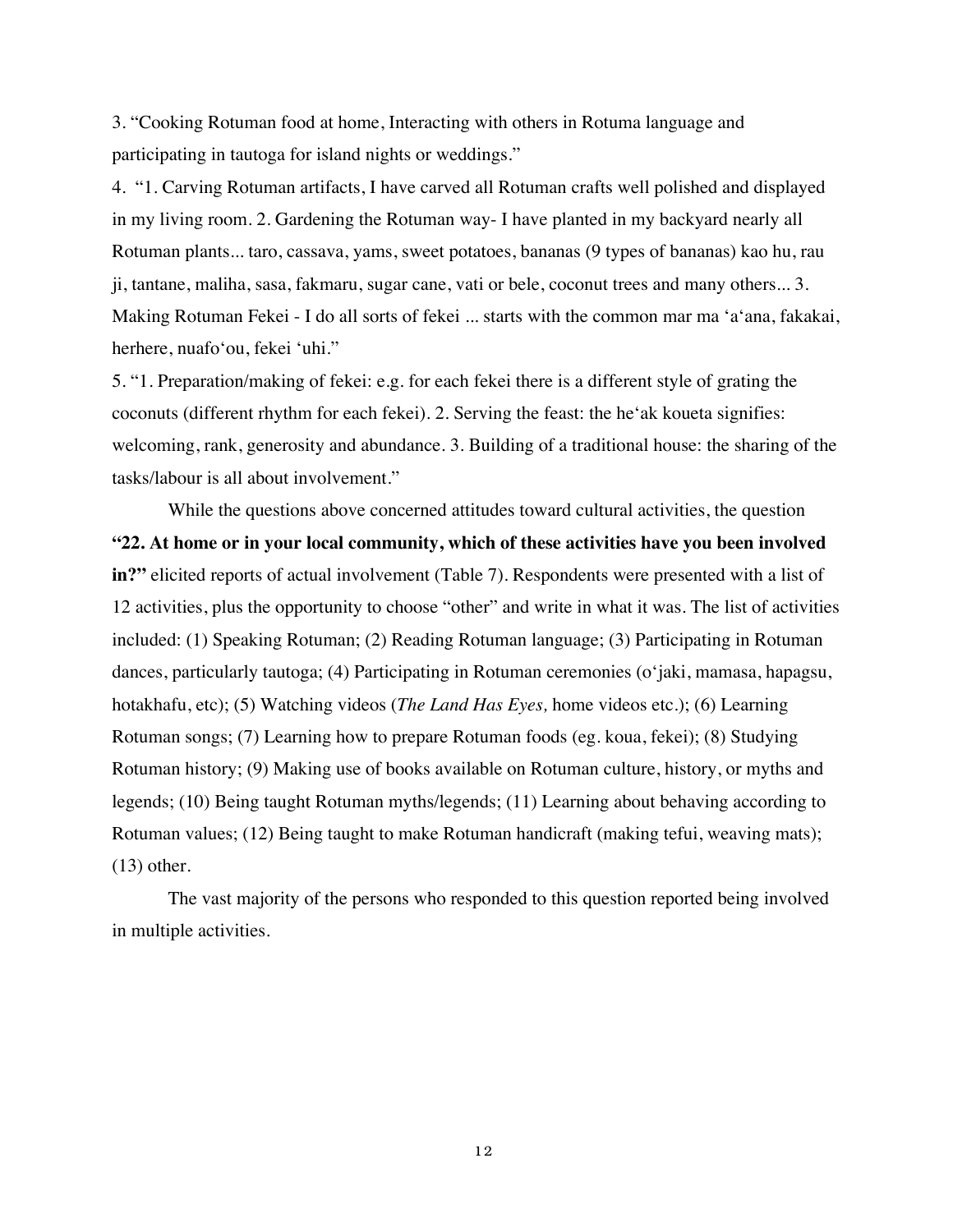| Table 7                                                                            |                           |  |  |  |  |
|------------------------------------------------------------------------------------|---------------------------|--|--|--|--|
| Cultural activities participated in                                                | <b>Number of</b>          |  |  |  |  |
| Watching videos (The Land Has Eyes, home videos, etc.)                             | Responses*<br>130 (82.3%) |  |  |  |  |
| Learning Rotuman songs                                                             | 118 (74.7%)               |  |  |  |  |
| Learning how to prepare Rotuman foods (e.g., koua, fekei)                          | 112 (70.9%)               |  |  |  |  |
| Learning about behaving according to Rotuman values                                | 110 $(69.6\%)$            |  |  |  |  |
| Making use of books available on Rotuman culture, history, or myths<br>and legends | 93 (58.9%)                |  |  |  |  |
| Participating in Rotuman dances, particularly tautoga                              | 91 (57.6%)                |  |  |  |  |
| Being taught Rotuman myths/legends                                                 | 88 (55.7%)                |  |  |  |  |
| <b>Studying Rotuman history</b>                                                    | $87(55.1\%)$              |  |  |  |  |
| Participating in Rotuman ceremonies (o'jaki, mamasa, hapagsu,<br>hotakhafu, etc)   | 86 (54.4%)                |  |  |  |  |
| Being taught to make Rotuman handicraft (making tefui, weaving<br>mats)            | 58 (36.7%)                |  |  |  |  |
| Reading Rotuman language                                                           | 47 (29.7%)                |  |  |  |  |
| <b>Speaking Rotuman</b>                                                            | $23(14.6\%)$              |  |  |  |  |
| Other                                                                              | $4(2.5\%)$                |  |  |  |  |

\* Percentages indicate number of responses divided by total number of individuals  $(N = 158)$ providing that answer to the question.

It's interesting that despite the importance attributed to language as a part of Rotuman culture, less than a third of the respondents (29.7%) reported reading Rotuman and less than a quarter (14.6%) reported speaking it in activities that have involved them.

That knowledge of the Rotuman language, and its transmission to the younger generation of Rotumans abroad, is an issue of concern is confirmed by responses to the question **"18. What do you think are the major challenges to maintaining Rotuman culture where you live?"**

Only a shortage of fellow Rotumans to interact with was mentioned more frequently than the problem of maintaining the Rotuman language; transmission of cultural knowledge, including language, to the younger generation was mentioned in 19 responses (total N=147)(Table 8).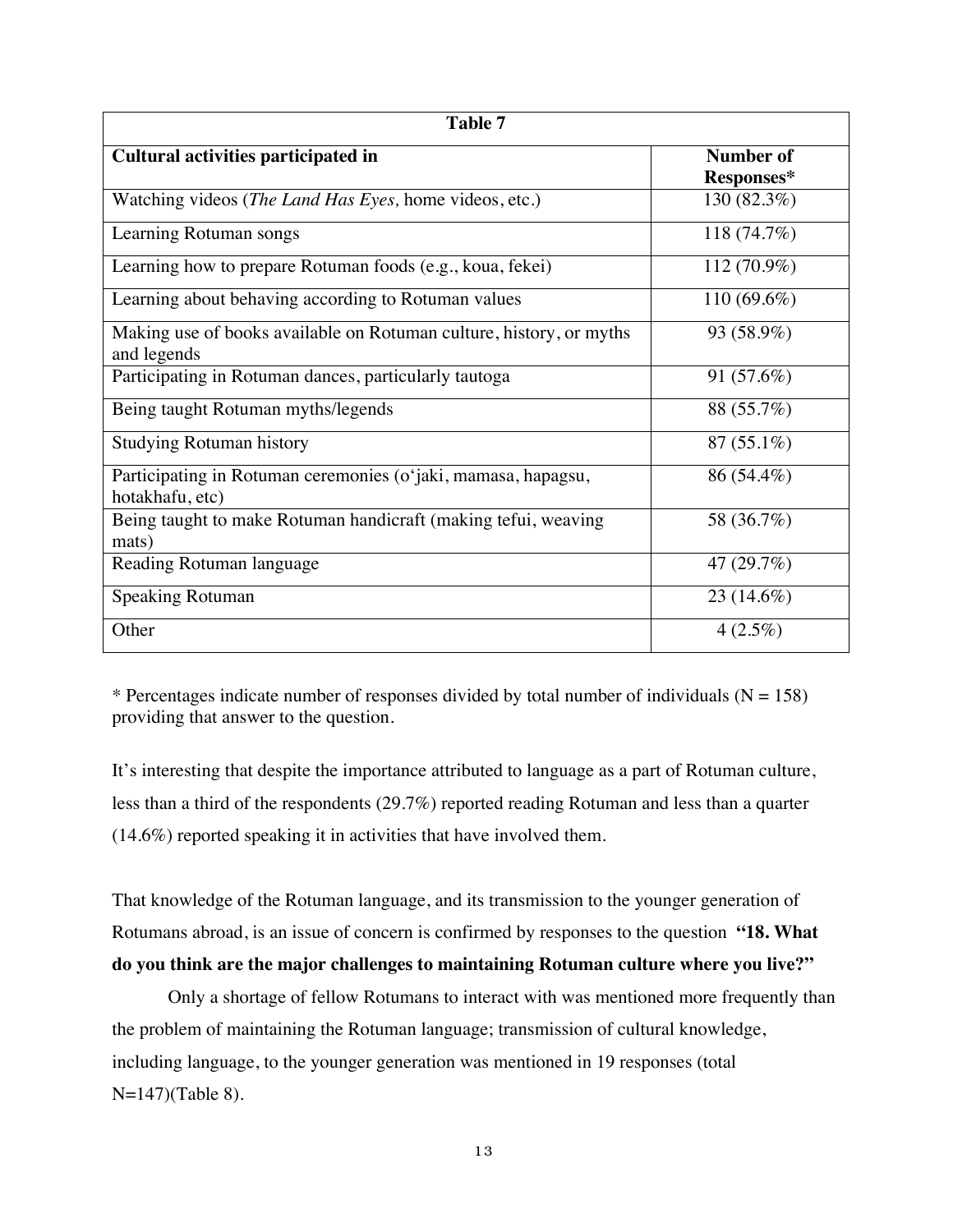| <b>Table 8</b>                                               |                                |  |  |  |  |  |
|--------------------------------------------------------------|--------------------------------|--|--|--|--|--|
| <b>Major challenges to maintaining Rotuman culture</b>       | <b>Number of</b><br>Responses* |  |  |  |  |  |
| Shortage of people, dispersed population, lack of community  | 45 (30.6%)                     |  |  |  |  |  |
| Language deficiencies, literacy in Rotuman                   | $37(25.2\%)$                   |  |  |  |  |  |
| Modernisation, Westernisation, competing cultural modalities | 25 (17.0%)                     |  |  |  |  |  |
| Time constraints, competing priorities, costs involved       | 19 (12.9%)                     |  |  |  |  |  |
| Generational differences, teaching younger generation        | 19 (12.9%)                     |  |  |  |  |  |
| Deficient knowledge of Rotuman culture                       | $10(6.8\%)$                    |  |  |  |  |  |
| Organizational difficulties, politics                        | $9(6.1\%)$                     |  |  |  |  |  |
| Personal differences, religious beliefs, value issues        | $8(5.4\%)$                     |  |  |  |  |  |
| Intermarriage                                                | 4(2.7%)                        |  |  |  |  |  |
| Communication problems                                       | 4(2.7%)                        |  |  |  |  |  |
| Lack of interest or willingness to engage                    | $3(2.0\%)$                     |  |  |  |  |  |
| None                                                         | $2(1.4\%)$                     |  |  |  |  |  |

Some illustrative responses:

1. One of the major challenges is the language i.e. speaking and understanding. I have to say that a lot of Rotuman parents do not teach their children the basics. You can't expect your kids to learn the language and the culture if parents do not speak and practice the language and culture at home. As a half Rotuman, I learnt the language through my grandparents. I first learnt the language by listing to mum talking to relatives on the phone. I learnt more (pronunciation etc) through attending the Rotuman church in particular singing.

2. Lack of contact with other Rotumans. Lack of influence. Lack of knowledge. Lack of time any time spent here needs to have a high return on investment.

3. Trying to learn and practice Rotuman culture whilst living in a country with its own and various other cultural influences.

4. Me and my Mum are the only Rotumans (we know of) south of Auckland so maintaining the Rotuman culture is very difficult for us. I cant speak the language so Mum has to ring Fiji when she wants to speak Rotuman. There are no Rotuman clubs or organisations down here.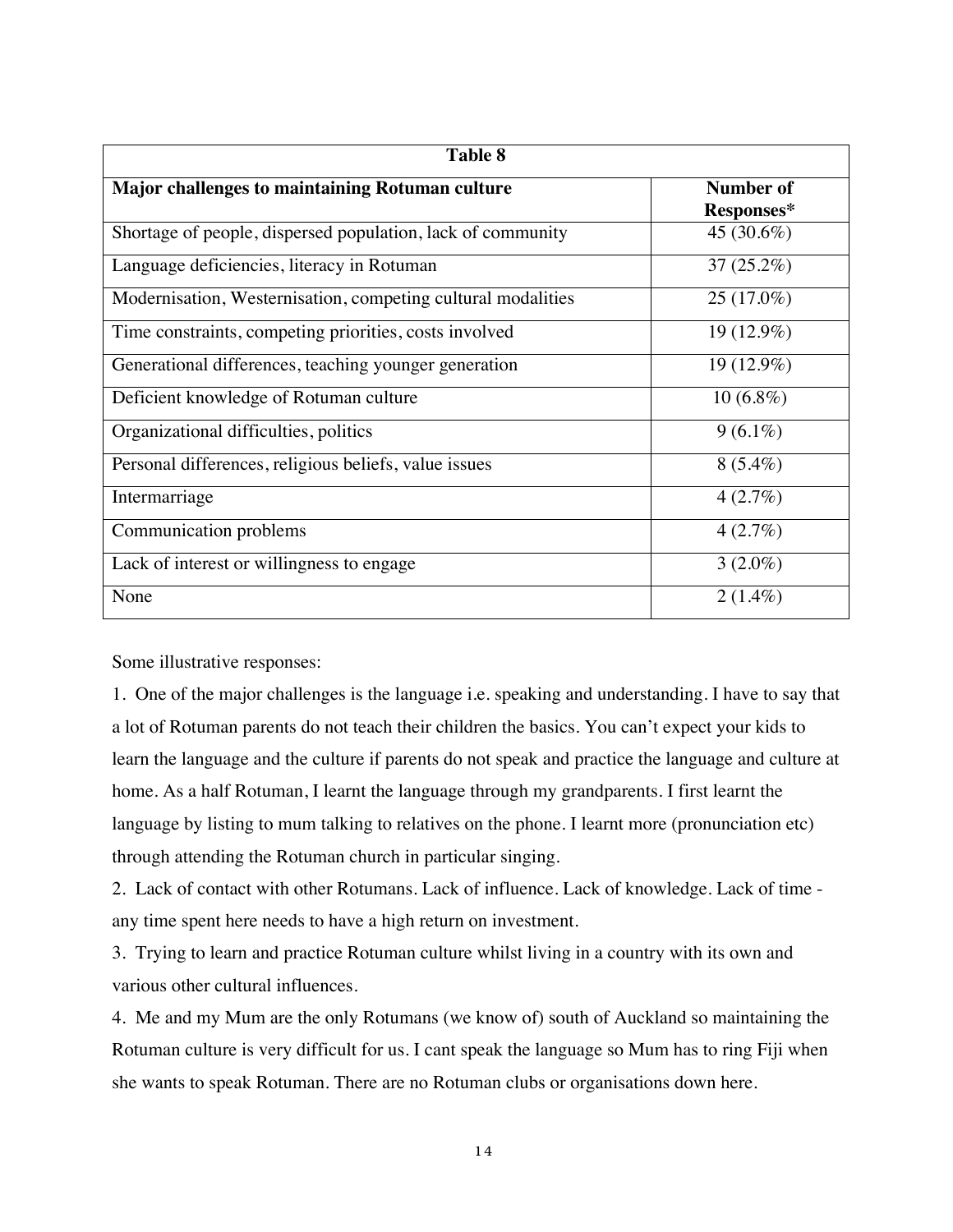5. Mixed race families. If you are not within a Rotuman community group it is very hard to learn culture. Culture needs to be learnt not only from within your immediate family but from a wider community. I feel as though when outside of a community the culture is taught with biases from the one that teaches you and therefore there is an opportunity to miss out on certain aspects. Especially in a mixed race family.

6. There are a lot of little quarrels amongst the Rotuman people and because we are so little in numbers, people get divided and we aren't able to come together in strength to share the culture. As a young person I fear that my children will not be able to understand the Rotuman culture or language because I only have half knowledge. Also, being taught at home is probably not a priority. Rotuman was my first language, and I was fluent until I was about 10 years old. We need to band together and create workshops or something like that to teach young people like me. And also, another factor that I think is distance between each other. In Fiji everyone is so close, but its harder to have things together when everyone lives scattered around Sydney.

When asked, **"13. How do you rate your knowledge of Rotuman culture?"** 4.8% chose poor, 32.8% chose basic, 50.8% chose intermediate, and 22 11.6% chose expert, for an average rating on a four-point scale of  $2.69$  (total N=189). However, as one might expect, age, place of birth, and parentage made a difference (Tables 9–11).

|       | Table 9    |              |                                  |               |               |  |  |
|-------|------------|--------------|----------------------------------|---------------|---------------|--|--|
|       |            |              | <b>Cultural Knowledge by Age</b> |               |               |  |  |
| Age   | Poor       | <b>Basic</b> | <b>Intermediate</b>              | <b>Expert</b> | <b>Totals</b> |  |  |
| 15-29 | $4(6.9\%)$ | 24 (41.4%)   | 24 (41.4%)                       | $6(10.3\%)$   | 58            |  |  |
| 30-49 | $5(5.4\%)$ | 31 $(33.7%)$ | 45 (48.9%)                       | 11 $(12.0\%)$ | 92            |  |  |
| $50+$ | $0(0.0\%)$ | 4(16.7%)     | $17(70.8\%)$                     | $3(12.5\%%)$  | 24            |  |  |
| Total | 9          | 59           | 86                               | 20            | 174           |  |  |

Thus, whereas 83.3% of those over 50 years old rated their knowledge of Rotuman culture as intermediate or expert, only 51.7% of those in the 15–29 age group rated their knowledge at those levels. The 30-49 age group were in-between at 60.9%.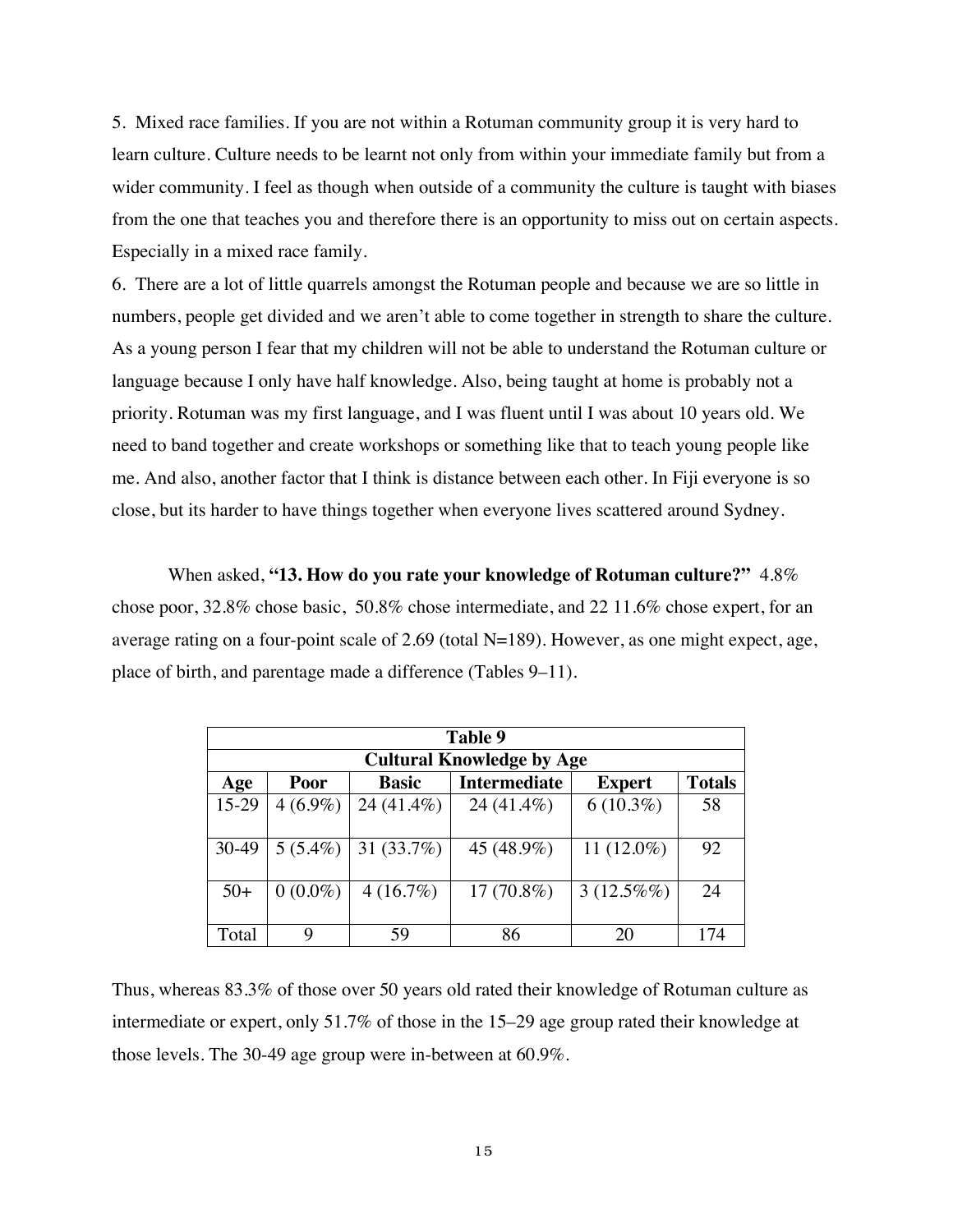| Table 10          |             |              |                                             |               |               |  |
|-------------------|-------------|--------------|---------------------------------------------|---------------|---------------|--|
|                   |             |              | <b>Cultural Knowledge by Place of Birth</b> |               |               |  |
| <b>Birthplace</b> | Poor        | <b>Basic</b> | <b>Intermediate</b>                         | <b>Expert</b> | <b>Totals</b> |  |
| Rotuma            | $0(0.0\%)$  | $0(0.0\%)$   | 24 (58.5%)                                  | $17(41.5\%)$  | 41            |  |
| Fiji              | $3(3.0\%)$  | 39 (38.6%)   | 53 (52.5%)                                  | $6(6.0\%)$    | 101           |  |
| Elsewhere         | $6(18.2\%)$ | 18 (54.5%)   | $9(27.3\%)$                                 | $0(0.0\%)$    | 33            |  |
| Total             | Q           | 57           | 86                                          | 23            | 175           |  |

Whereas 100% of respondents who were born in Rotuma rated their knowledge of Rotuman culture as intermediate or expert, only 27.3% of those born abroad, outside of Fiji, claimed such knowledge. Those born in Fiji were in-between at 58.5%. Being born in Rotuma appears to greatly increase the likelihood of people rating themselves as having expert level knowledge of the culture. [It should be noted that bragging is strongly discouraged in Rotuman culture, so many of those who rated their knowledge as intermediate may have been motivated to be modest in their assessment.]

| Table 11               |             |              |                                        |               |               |  |
|------------------------|-------------|--------------|----------------------------------------|---------------|---------------|--|
|                        |             |              | <b>Cultural Knowledge by Parentage</b> |               |               |  |
| <b>Rotuman parents</b> | Poor        | <b>Basic</b> | <b>Intermediate</b>                    | <b>Expert</b> | <b>Totals</b> |  |
| Father                 | $7(26.9\%)$ | $12(46.2\%)$ | $7(26.9\%)$                            | $0(0.0\%)$    | 26            |  |
|                        |             |              |                                        |               |               |  |
| Mother                 | $1(2.6\%)$  | 18 (47.4%)   | 18 (47.4%)                             | $1(2.6\%)$    | 38            |  |
|                        |             |              |                                        |               |               |  |
| Both                   | $1(0.1\%)$  | 28 (25.9%)   | 60 $(55.6\%)$                          | 19 (17.6%)    | 108           |  |
|                        |             |              |                                        |               |               |  |
| Total                  | 9           | 58           | 85                                     |               | 172           |  |

Whereas 74.2% of respondents whose parents were both Rotuman rated their cultural knowledge as intermediate or expert, only 26.9% with only a Rotuman father, and 50% of those with only a Rotuman mother rated themselves that knowledgeable.

If we combine the three variables of age, place of birth, and parentage, the extremes are striking, with 20 of 21 (95.2%) of those respondents over 50 years old, who were born in Rotuma to a mother and father who were both Rotuman rating their knowledge as intermediate or expert,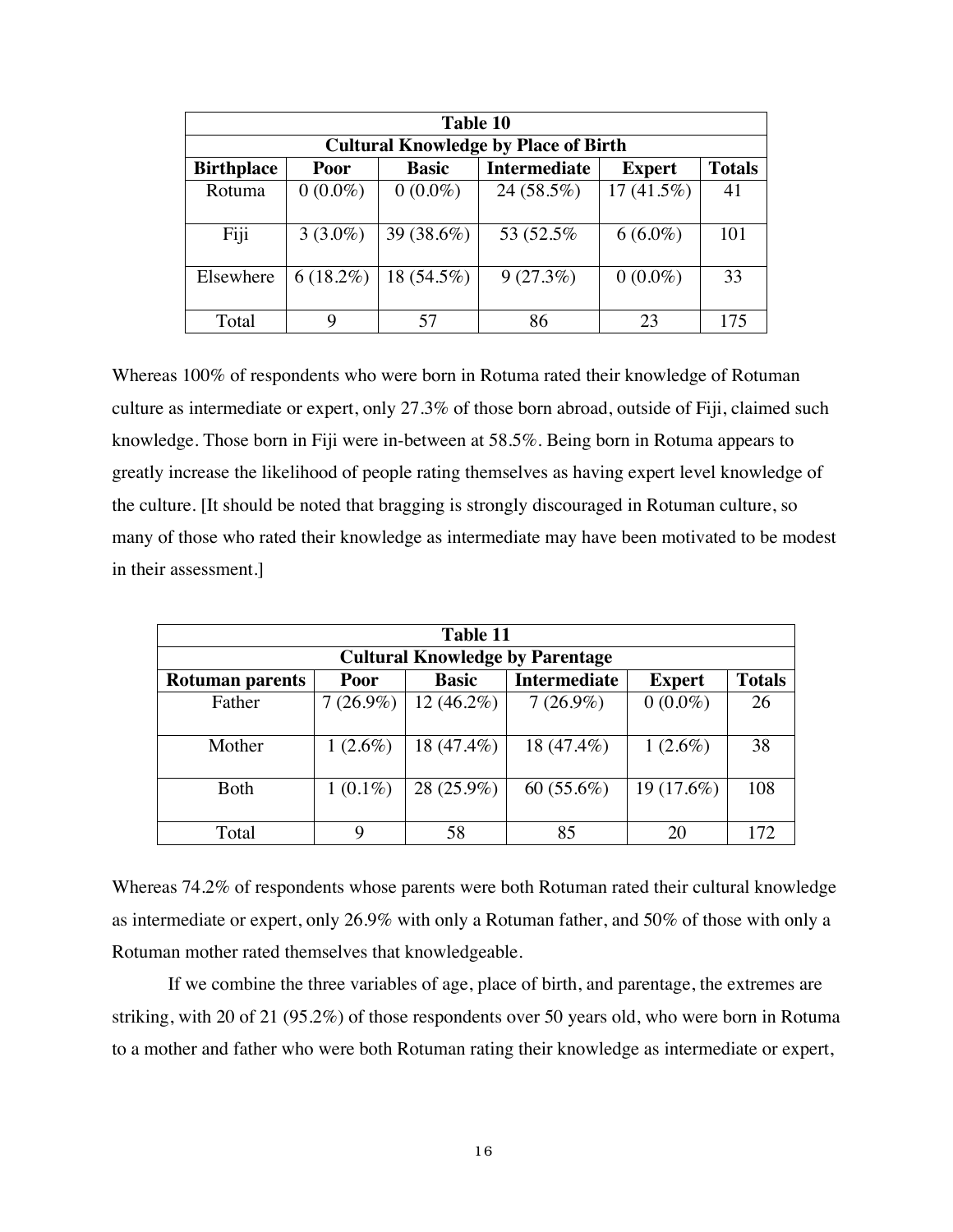while only 8 of 31 (25.8%) of those in the 15–29 age range who were born abroad, away from Fiji, to only one Rotuman parent rated their knowledge that high.

To summarize this section regarding cultural maintenance, the importance of knowing about and participating in Rotuman cultural activities was strongly affirmed by over 90% of the respondents. That language is at the heart of Rotuman culture was also overwhelming confirmed, yet speaking Rotuman was named less frequently than music and dance, participating in ceremonies, and cooking and eating Rotuman foods when it came to activities respondents feel are most Rotuman and which they enjoyed the most. Likewise, reading and speaking Rotuman were at the bottom of a list of cultural activities participated in. Not surprisingly then, given the discrepancy between the importance placed on language and the lack of participation in its usage, language deficiencies, along with the dispersion of Rotumans abroad, were regarded as the most frequently mentioned challenges to maintaining Rotuma culture. To gain a more nuanced understanding of the role of the Rotuman language in the lives of the respondents, a series of nine questions were included focusing on linguistic competence and usage.

# **The Role of Language**

The evidence in the previous section confirms what we have learned in our discussions with Rotumans and Part-Rotumans living in New Zealand, Australia, and elsewhere in the world outside of Fiji, about the importance of the Rotuman language for maintaining cultural identity. Yet for those who have had little exposure to the language as children, learning to speak and read it is a daunting task, in large measure because of the complexity of its phonetic and grammatical structures.

Rotuman utilizes metathesis, the inversion of word-final vowels with immediately preceding consonants, which produces a vowel system with umlauts, shortened vowels, and diphthongs. The result is that an original system of five vowels has increased to ten. In addition, the different forms of words that result from metathesis has grammatical significance, further complicating the language (see Churchward 1940; Wikipedia article on Rotuman Language).

Another impediment to learning the language as an adult is a lack of available resources, including opportunities to hear the language spoken in some localities. A further problem is the absence of a consistent orthography, with one based on French, one based on English, and a third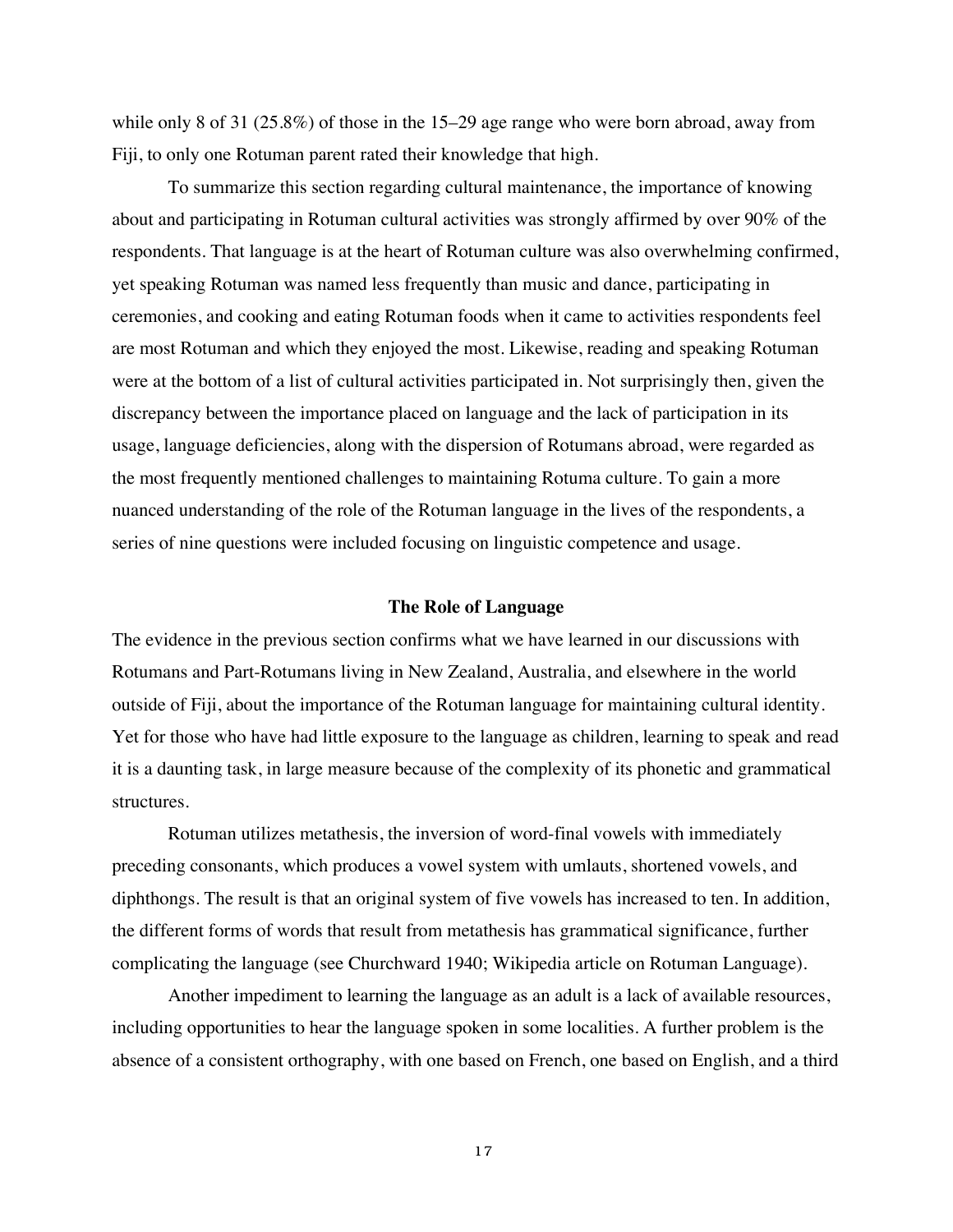that uses linguistic diacritics. As a result, informally written Rotuman is generally subject to the whims of sounding out words and phrases as one hears them.

That **"24. Speaking the Rotuman language is an important part of being Rotuman,"** was overwhelming confirmed, with 69.4% of respondents strongly agreeing and 27.6% agreeing. Only 5 of 170 persons (3%) answering the question disagreed (total N=170). Yet, when asked **"23. What languages are spoken in your home?"** only 18.6% answered mainly Rotuman, and 1.2% said they spoke only Rotuman. Some Rotuman was spoken in 54% of the homes and only English in 26.1%. Fijian, Maori, and Tongan were mentioned as additional languages by 5 respondents (total N=161).

When place of residence is considered, the effects of living abroad can be clearly seen. While 44.1% of those living in Rotuma or Fiji favoured the Rotuman language, only 12.1% of those abroad did, and whereas nearly a third (29.3%) of those abroad spoke only English in their households, this was the case for only 8.8% of respondents in Rotuma/Fiji (Table 12).

| Table 12         |                     |                                                      |                       |                     |               |  |  |
|------------------|---------------------|------------------------------------------------------|-----------------------|---------------------|---------------|--|--|
|                  |                     | <b>Language Spoken in Home by Place of Residence</b> |                       |                     |               |  |  |
| <b>Residence</b> | <b>Only Rotuman</b> | <b>Mainly Rotuman</b>                                | <b>Mainly English</b> | <b>Only English</b> | <b>Totals</b> |  |  |
|                  |                     | <b>Some English</b>                                  | <b>Some Rotuman</b>   |                     |               |  |  |
| Rotuma/Fiji      | $2(5.9\%)$          | 13 (38.2%)                                           | $16(47.1\%)$          | $3(8.8\%)$          | 34            |  |  |
|                  |                     |                                                      |                       |                     |               |  |  |
| Elsewhere        | $0(0.0\%)$          | $14(12.1\%)$                                         | 68 (58.6%)            | 34 (29.3%)          | 116           |  |  |
|                  |                     |                                                      |                       |                     |               |  |  |
| Total            |                     |                                                      | 84                    | 37                  |               |  |  |

Parentage, too, quite naturally affects the languages spoken in households. Rotuman is least likely to be spoken in homes where only the father is Rotuman (36.4%); in contrast, when only the mother is Rotuman, the language is spoken in nearly three-quarters (74.2%) of households, and when both parents are Rotuman, the language is present in 85.4% of households (Table 13).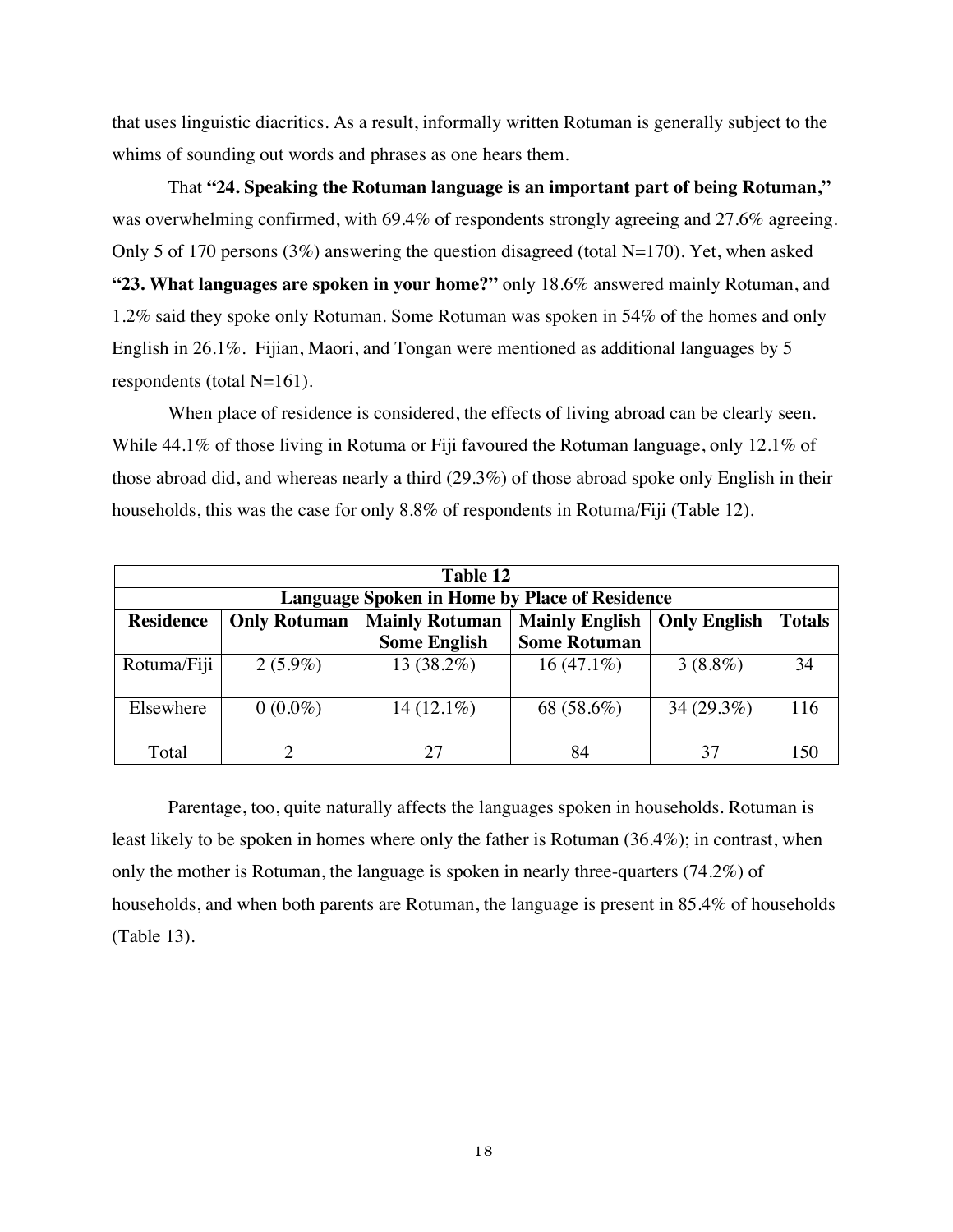| Table 13                                    |                                                                       |                     |                     |                     |               |
|---------------------------------------------|-----------------------------------------------------------------------|---------------------|---------------------|---------------------|---------------|
| <b>Language Spoken in Home by Parentage</b> |                                                                       |                     |                     |                     |               |
| Rotuman                                     | <b>Mainly English</b><br><b>Mainly Rotuman</b><br><b>Only Rotuman</b> |                     |                     | <b>Only English</b> | <b>Totals</b> |
| <b>Parents</b>                              |                                                                       | <b>Some English</b> | <b>Some Rotuman</b> |                     |               |
| Father                                      | $0(0.0\%)$                                                            | $2(9.1\%)$          | 6(27.3%)            | 14 (63.6%)          | 22            |
|                                             |                                                                       |                     |                     |                     |               |
| Mother                                      | $0(0.0\%)$                                                            | $2(6.5\%)$          | 21(67.7%)           | $8(25.8\%)$         | 31            |
|                                             |                                                                       |                     |                     |                     |               |
| <b>Both</b>                                 | $2(2.1\%)$                                                            | $23(24.0\%)$        | 57 (59.4%)          | 14 $(14.6\%)$       | 96            |
|                                             |                                                                       |                     |                     |                     |               |
| Total                                       |                                                                       | 27                  | 84                  | 36                  | 149           |

When asked, **"25. How do you rate your language ability?"** respondents were presented with nine options, comprising a scale of competency. For purposes of comparison, we have divided the nine options into three clusters that we have labeled low, medium, and high with regard to competence in the Rotuman language.

Low competence includes the following responses: (1) I've never spoken, sung, read or been taught any Rotuman; (2) I can sing lyrics to Rotuman songs without knowing the meaning of anything; (3) I know the meaning and pronunciation of very few words; and (4) I know some basic phrases (eg. greetings, counting etc). Medium competence includes (5) I can carry out a very basic conversation; (6) I can understand most Rotuman spoken to/around me, but can't respond; and (7) I can understand most Rotuman spoken to/around me, and can respond although not fluently. High competence includes (8) I can speak enough to get by living in Rotuma, but struggle to write with correct spelling and diacritics; and (9) I can speak, read and write fluently like Rotumans on the island, with a local-sounding accent.

Using these designations 19.1% of respondents were in the low competence category, 46 27.2% were of medium competence, and 53.8% were highly competent (total N=169). Our expectations that competence varies by place of birth, place of residence, and parentage are confirmed by Tables 14–16.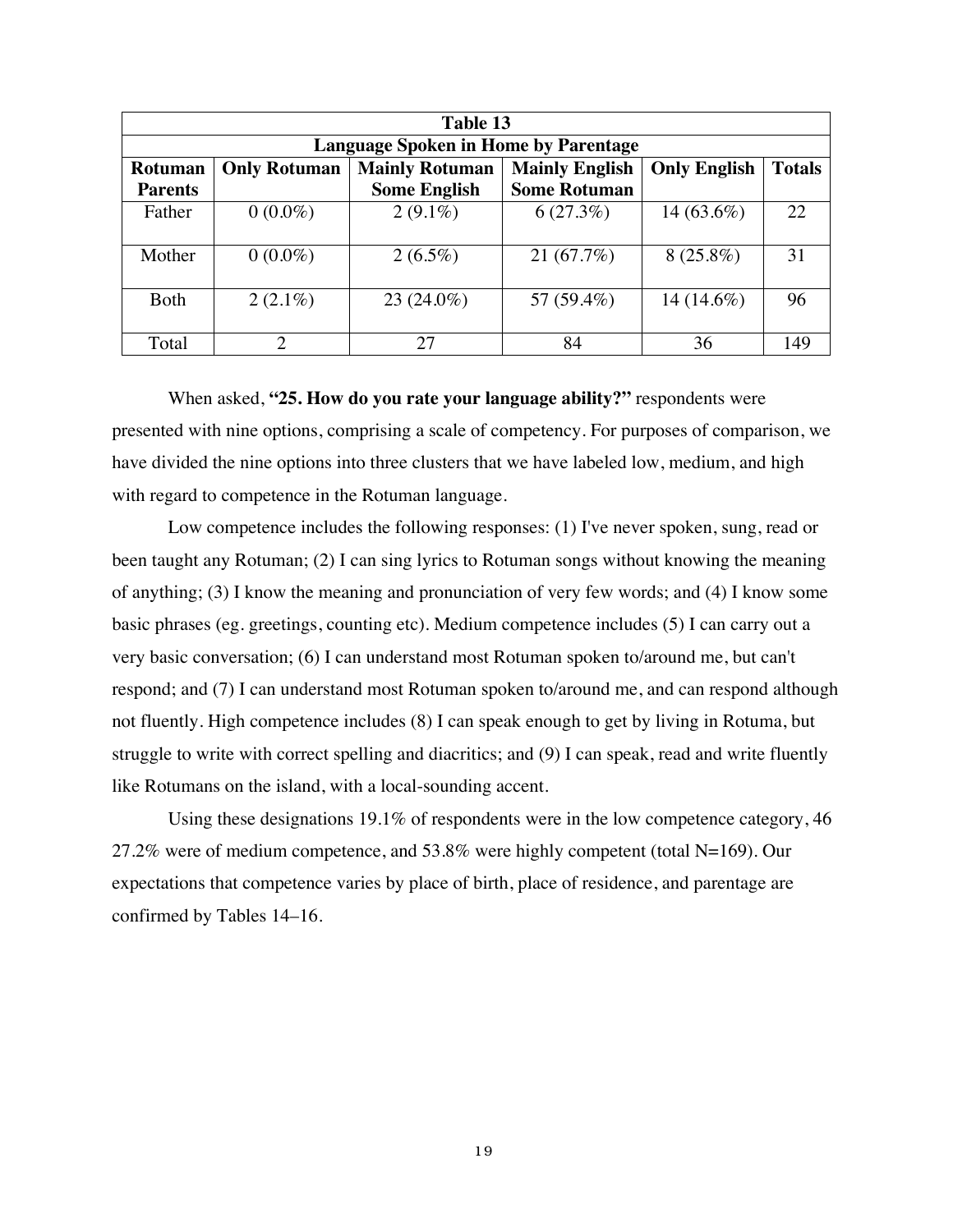| Table 14                                     |               |               |             |               |
|----------------------------------------------|---------------|---------------|-------------|---------------|
| <b>Language Competence by Place of Birth</b> |               |               |             |               |
| <b>Birthplace</b>                            | Low           | <b>Medium</b> | <b>High</b> | <b>Totals</b> |
| Rotuma                                       | 1(2.7%)       | $0(0.0\%)$    | 36 (97.3%)  | 37            |
| Fiji                                         | 13 $(14.0\%)$ | $32(34.4\%)$  | 48 (51.6%)  | 93            |
| Elsewhere                                    | $17(60.7\%)$  | $10(35.7\%)$  | $1(3.6\%)$  | 28            |
| Total                                        | 31            | 42            | 85          | 158           |

| Table 15                                         |              |                         |                     |               |
|--------------------------------------------------|--------------|-------------------------|---------------------|---------------|
| <b>Language Competence by Place of Residence</b> |              |                         |                     |               |
| <b>Residence</b>                                 | Low          | <b>Medium</b>           | <b>High</b>         | <b>Totals</b> |
| Rotuma/Fiji                                      | $2(5.6\%)$   | 11 (30.6%)   23 (63.9%) |                     | 36            |
| Elsewhere                                        | $28(23.1\%)$ | 31 $(25.6\%)$           | $\vert 62 (51.2\%)$ | 121           |
| Total                                            | 30           | 42                      | 85                  | 157           |

| Table 16                                |            |               |             |               |  |
|-----------------------------------------|------------|---------------|-------------|---------------|--|
| <b>Language Competence by Parentage</b> |            |               |             |               |  |
| <b>Rotuman</b>                          | Low        | <b>Medium</b> | <b>High</b> | <b>Totals</b> |  |
| <b>Parents</b>                          |            |               |             |               |  |
| Father                                  | 16(72.7%)  | $4(18.2\%)$   | $2(9.1\%)$  | 22            |  |
|                                         |            |               |             |               |  |
| Mother                                  | 11 (32.4%) | $12(35.3\%)$  | 11 (32.4%)  | 34            |  |
|                                         |            |               |             |               |  |
| <b>Both</b>                             | $1(1.0\%)$ | 27(27.3%)     | 71 (71.7%)  | 99            |  |
|                                         |            |               |             |               |  |
| Total                                   | 28         | 43            | 84          | 155           |  |

The data show that individuals born in Rotuma are nearly all (97.3%) highly competent in the language, as one would expect, while those born abroad show the least competence, with 60.7% at the lowest level. Parentage also shows a strong association with competence. If both parents are Rotuman, 71.7% of respondents rated themselves at a high level, with only 1% at a low level, whereas if only their father was Rotuman, 9.1% rated their competence at a high level while 72.7% were at a low level. Having only a Rotuman mother resulted in an intermediate position with nearly identical percentages in each category of competence. While current residence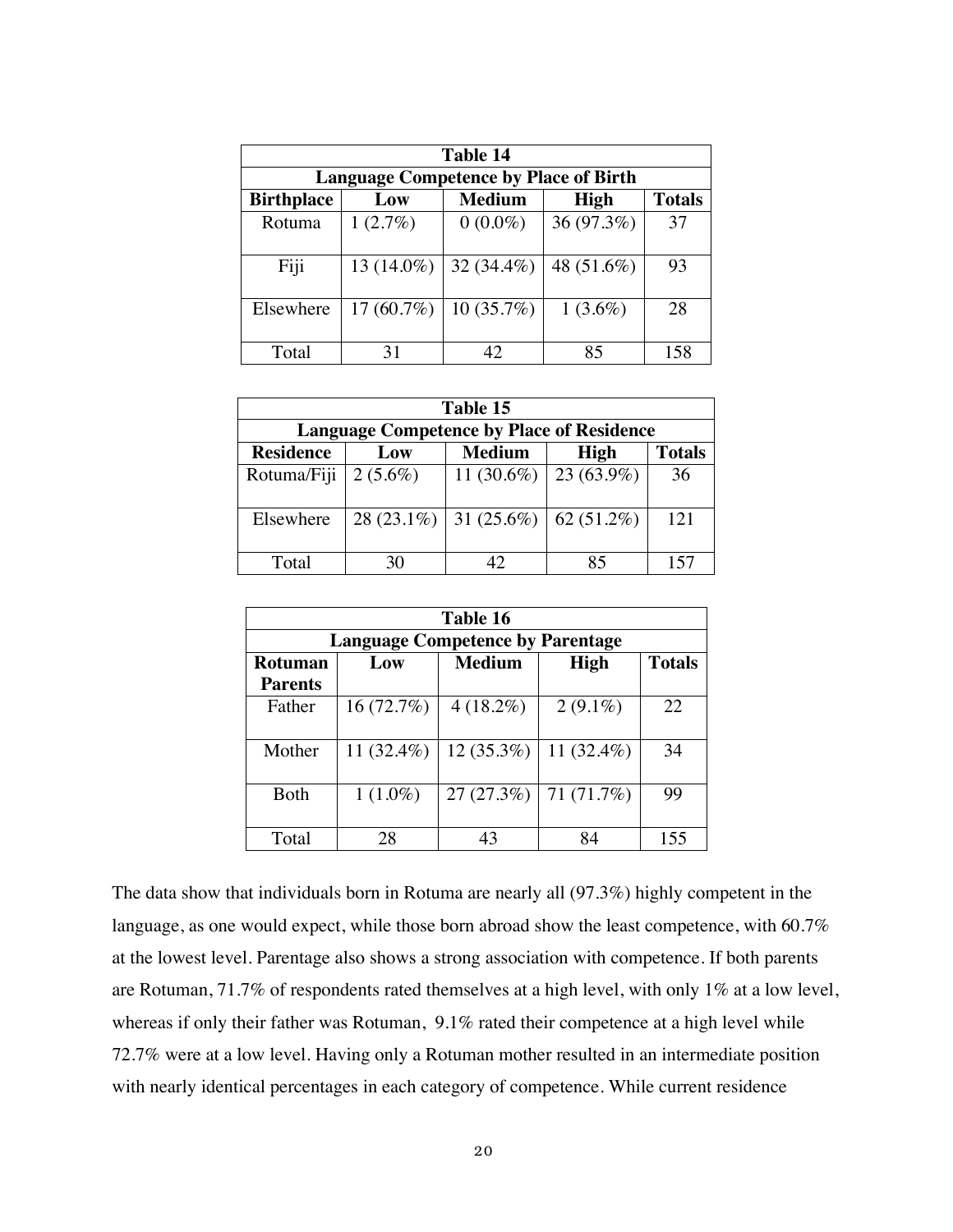showed the expected distribution, with those in Rotuma or Fiji showing a greater level of competence, the effect is significantly less than place of birth or parentage.

That Rotuma and Fiji are the primary breeding grounds for learning Rotuman was verified by responses to the question, **"28. Where have you learnt the Rotuman language?"** "Mainly in Rotuma" accounted for 40.8% of answers, "mainly in Fiji" 46.3%, and "mainly in other countries" 19.7% (total N=147). If we look at the results for Rotuman respondents living abroad, away from Fiji or Rotuma, we still find that the great majority—84 of 103 (81.6%) learned the language in Rotuma or Fiji. Of the 19 individuals who learned the language abroad, 9 said that they learned either as a teenager or adult, while the remaining 10 said that they learned Rotuman as their first language, simultaneously with another language.

The question **"29. How have you learnt the Rotuman language?"** (multiple answers permitted) understandably favored "at home with family" (94.0%). However, 16.7% indicated "at taumaka (dance practices)"; 14.0% "using Rotuman texts"; 10.7% "at local Rotuman language lessons"; and 5.3% "using the Rotuman language lessons website at www.neiu.edu/~Rotuman" (total N=150). Family also figured prominently in responses to the question **"30. With whom do you communicate in the Rotuman language?"** with the majority listing extended family (79.5%), parents (62.3%), and siblings and cousins (55.5%). Grandparents and "senior Rotumans in your community" were selected 43.2% and 47.9%, respectively, while "Rotuman friends your age" and "Rotuman friends online" were selected by 48.6% and 41.1%, respectively (total N=146). One expects that grandparents would have been selected more often had they been alive and present, but that would not be the case for most older adult respondents.

Answers to the question **"27. When did you start to learn Rotuman language?"** were revealing insofar as for 27.7% of respondents learning Rotuman began in primary school  $(10.3\%)$ , as a teenager  $(10.3\%)$ , as a young adult  $(5.2\%)$ , or as an older adult  $(1.9\%)$ . The majority (66.5%) learned it either as their first language or as a first language simultaneously with another language (usually with English or Fijian). Only 9 individuals answered that they had not begun to learn the language (total  $N=155$ ).

Among respondents born in Rotuma or Fiji (N=119), 73.9% learned Rotuman either as a first language or a as a first language simultaneously with another language, 16.8% learned prior to adulthood, and 6.7% learned as adults; only 2.5% answered that they had not yet begun to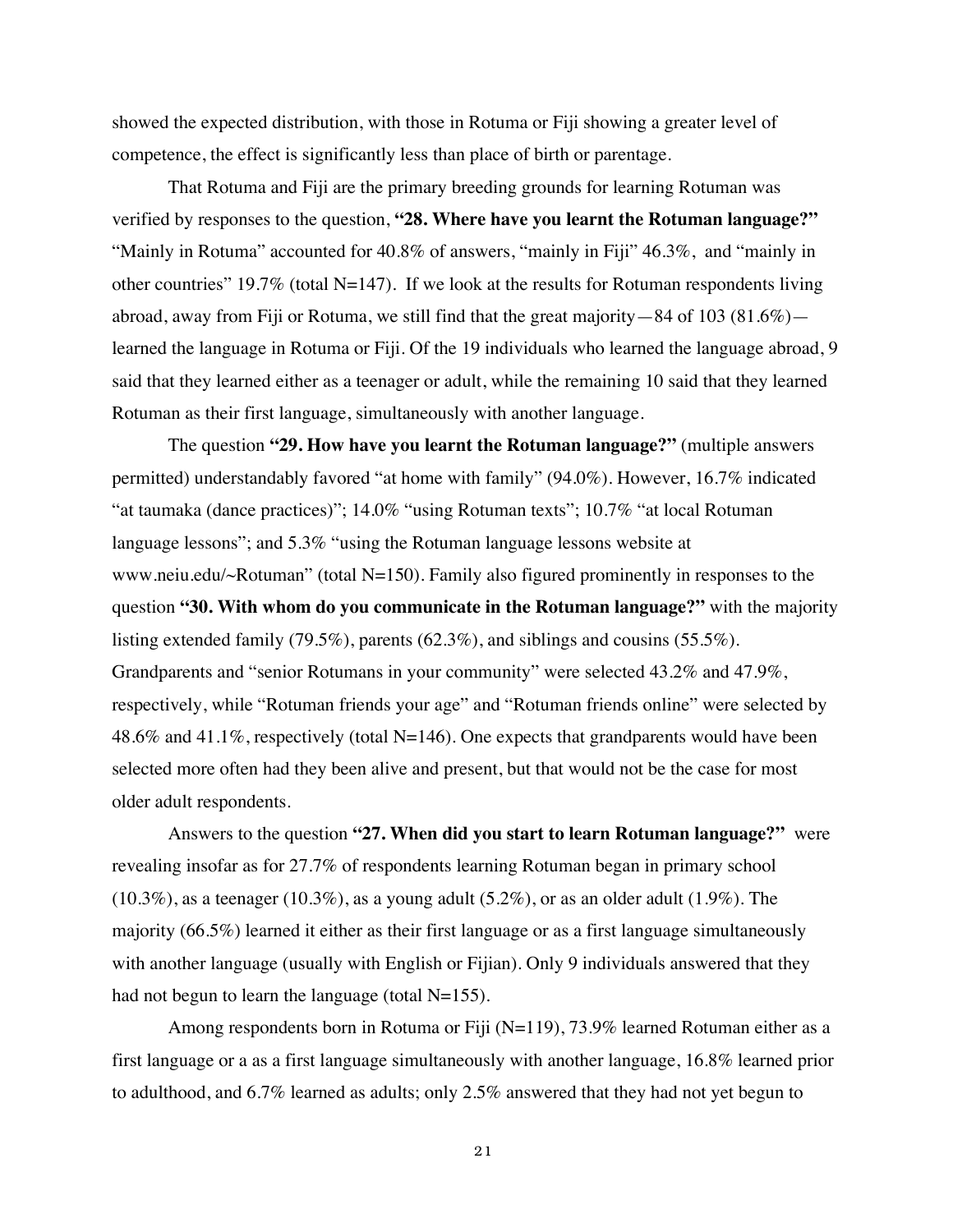learn the language. In contrast, among those born abroad  $(N=26)$ , only 38.0% answered that they had learned Rotuman as a first language (always in conjunction with another language), 26.9% had learned prior to adulthood, 11.5% learned as an adult, and 23.1% answered that they had not yet begun to learn the language.

The main conclusion to be drawn from these data is that children born abroad are far less likely than those born in Rotuma or Fiji to learn Rotuman as a first language. Learning the language for them therefore requires a conscious effort. This raises the question of motivation, which was posed by the question, **"26. How interested are you in learning the Rotuman language?"** While the great majority (87.4%) of those who responded to this question answered that they were either motivated or very motivated (total  $N=167$ ), our interest is in those whose competence is low and those who haven't begun to learn the language. Of the 30 individuals who met these criteria and who answered this question, 66.7% indicated that they were very motivated, 23.3% responded that they were motivated, and 10.0% responded that they were slightly motivated. None of these respondents indicated that they were not at all interested.

When asked **"31. What are some of the challenges to you using the Rotuman language to speak with other Rotumans?"** 37.6% of respondents (all of whom were fluent in Rotuman) answered "no challenges." A rank ordering of the challenges is listed in Table 17.

| Table 17                                                                      |       |  |  |
|-------------------------------------------------------------------------------|-------|--|--|
| <b>Rank Order of Challenges to Using the Rotuman Language</b>                 |       |  |  |
| I don't know enough Rotuman language to use it at all                         | 26.2% |  |  |
| I know some Rotuman but I'm too shy to speak Rotuman to                       |       |  |  |
| anyone other than my close family because I'm worried I'll                    | 19.1% |  |  |
| make a mistake and embarrass myself                                           |       |  |  |
| Nobody in my household speaks Rotuman                                         | 17.7% |  |  |
| Rotuman grammar is really hard                                                | 12.1% |  |  |
| Nobody in my community uses the Rotuman language to<br>communicate            | 10.6% |  |  |
| Rotuman pronunciation is really hard                                          | 7.1%  |  |  |
| I have no formal teacher to correct my mistakes and encourage                 | 7.1%  |  |  |
| me                                                                            |       |  |  |
| My family doesn't think its important and don't encourage<br>speaking Rotuman | 6.4%  |  |  |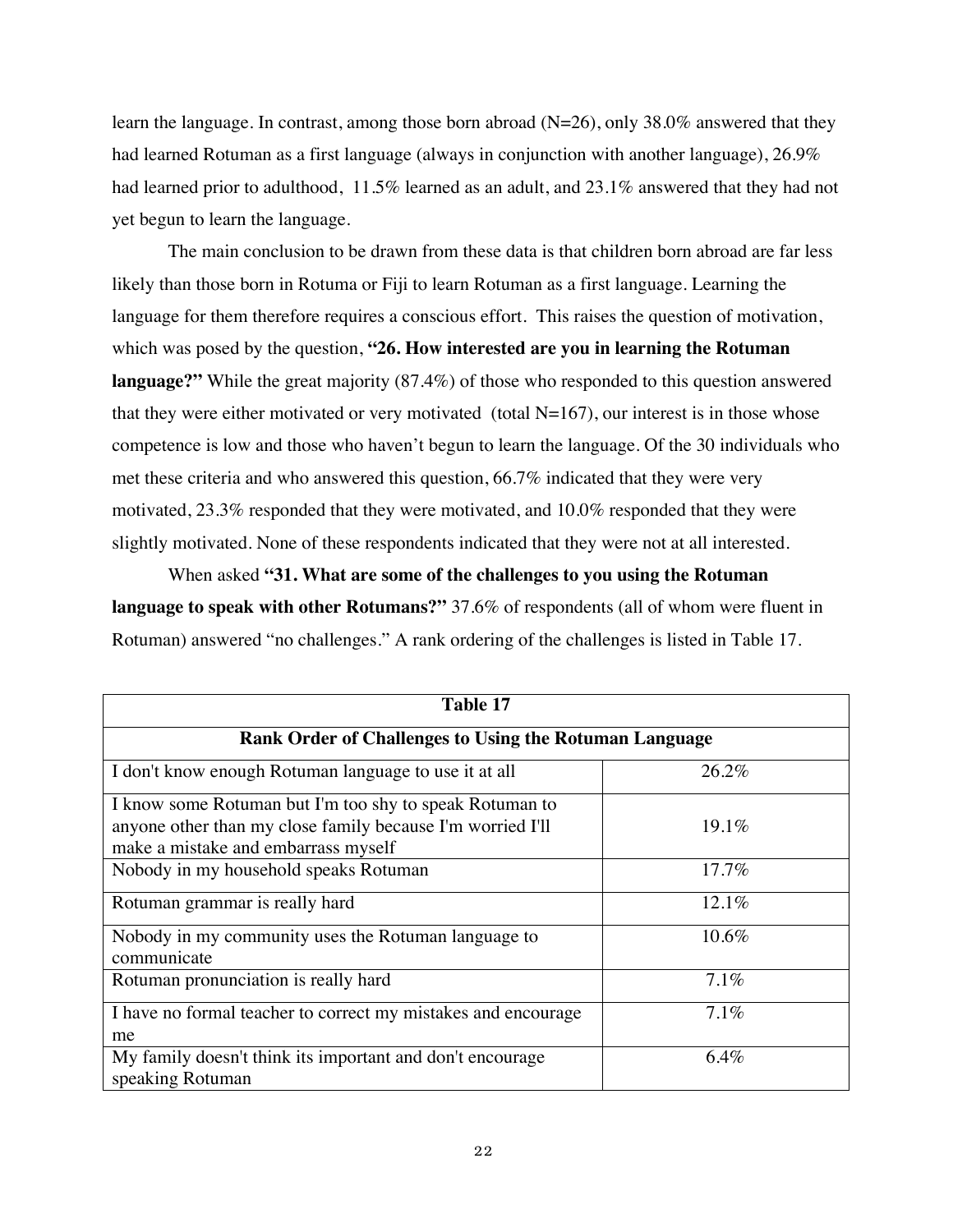In general, these results suggest that lack of knowledge and lack of opportunity are the chief obstacles to proficiency in the language (total N=141).

# **Learning More**

The final four questions in the survey had to do with activities and resources that are being used and desired in order to learn more about Rotuman culture and language. The first question was **"32. Have you spent time trying to learn more about Rotuman culture on your own?"** to which 72.7% of respondents answered in the affirmative (total N=165), suggesting that the motivation expressed in response to previous questions translates into behavioral initiatives. That the Internet provides a significant resource, along with videos and books, is attested to by responses to the question **"33. Which of these resources have you used to learn about Rotuman culture and language?"**, which are rank ordered in Table 18 (total N=126)).

| <b>Table 18</b>                                                                   |       |  |  |  |
|-----------------------------------------------------------------------------------|-------|--|--|--|
| Rank Order of Resources Used to Learn About Rotuman Culture and Language          |       |  |  |  |
| Archives and articles on Rotuma.net                                               | 53.2% |  |  |  |
| Home videos of Rotuman dances or ceremonies                                       | 49.2% |  |  |  |
| Videos on Rotuma.net                                                              | 40.5% |  |  |  |
| Online English-Rotuman dictionary on Rotuma.net                                   | 39.7% |  |  |  |
| Videos on YouTube                                                                 | 38.1% |  |  |  |
| Book of myths, legends, history and ceremony Seksek 'e<br>Hatana, by Aubrey Parke | 32.5% |  |  |  |
| Kato'aga: Rotuman Ceremonies book by Elizabeth Inia on<br>Rotuma, net or book     | 31.0% |  |  |  |
| Book of proverbs Faeag 'es Fuaga: Rotuman Proverbs, by<br>Elizabeth Inia          | 30.2% |  |  |  |
| A New Rotuman Dictionary, by Elizabeth Inia, Sophie Arntsen<br>and others         | 28.6% |  |  |  |
| Book of myths and legends Tales of a Lonely Island, by<br>Mesulama Titifanua      | 27.8% |  |  |  |
| Rotuman Language Lessons website<br>(www.neiu.edu/~Rotuman)                       | 23.8% |  |  |  |
| Rotuman language textbooks from Fiji Department of<br>Education                   | 11.1% |  |  |  |
| Rotuman Grammar book by Marit Vamarasi                                            | 7.1%  |  |  |  |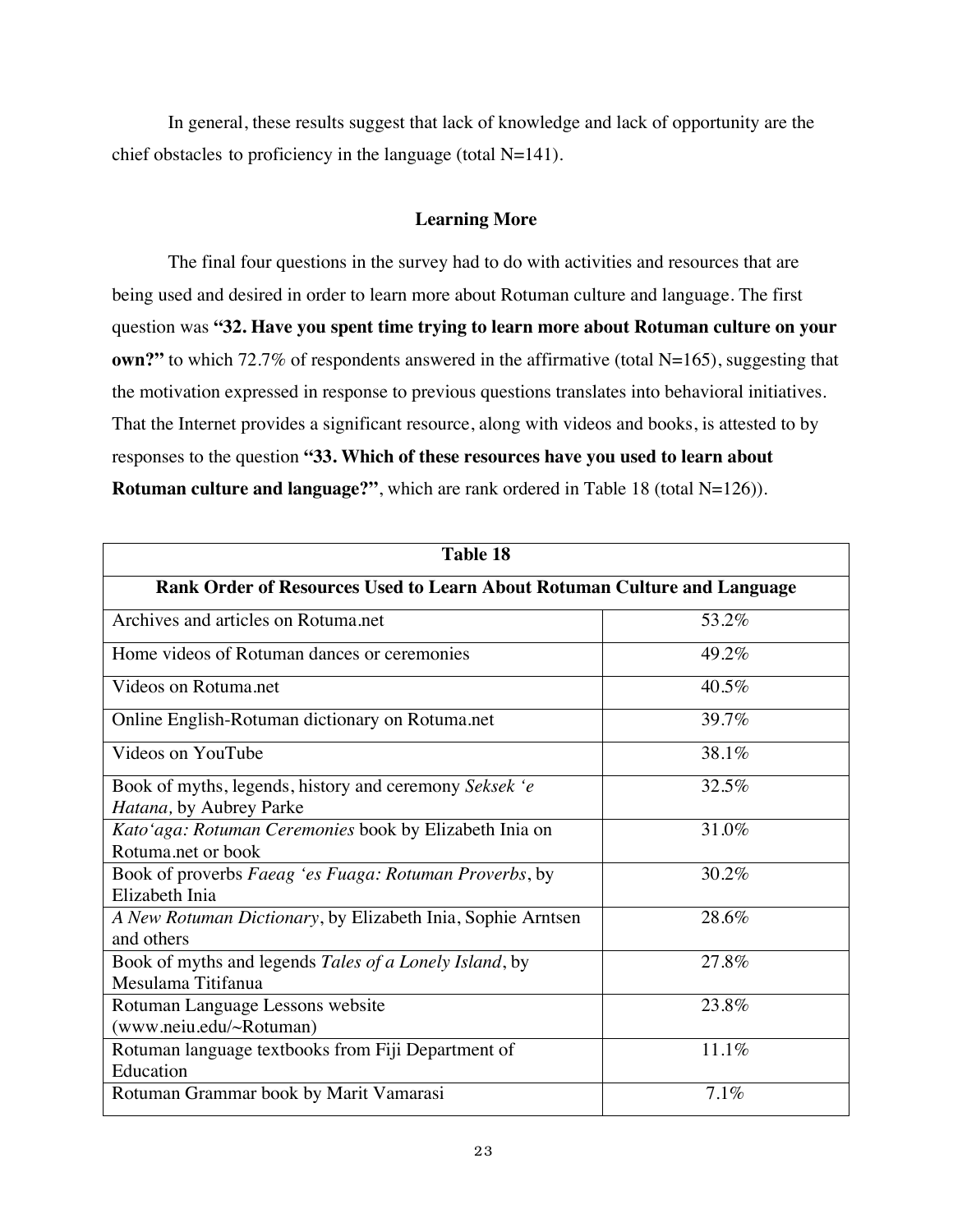Responses to the question **"34. What activities would you like your local Rotuman community to offer to help you increase your confidence and knowledge about Rotuman language and culture?"** were quite varied, with classes teaching language and/or culture mentioned most frequently (30.7%), followed by more get-togethers or community activities (21.8%). Dance, arts & crafts, and ceremonies were mentioned by 14.9% of respondents (total  $N=101$ ). Some illustrative answers:

1. Rotuman Language classes continuing with focus on innovative ways of getting students engaged in learning a little more, perhaps this could be achieved by having the class divide up into smaller groups with a mix of adults, and younger folk focusing on a specific theme etc, then coming back & presenting to the class etc, including homework - Weekly group Rotuman language study / homework sessions - Organised community events (e.g., annual community camp over a weekend at the south coast?) where members of the Rotuman community demonstrate cultural practices e.g, making a koua, tefui etc, to show how these things are actually done, and having the learners engage in this process, have a go in actually doing it, with guidance from the demonstrators.

2. Regular Rotuman classes even if it is generated online or as a smart phone App. As you would learn French or Spanish, the Rotuman App would be ideal.

3. There is only 3 small families where i live and they are quite far. so its difficult to say. However classes would be great., or clubs.

4. I believe that the community should attract youths to participate in traditional practices for Rotuma Day because when in taumaka we learn alot of important aspects of rotuman culture. 5. Access to Rotuman literature. Use of Rotuman language in church, there is more focus on

sense of church community than Rotuman community in church these days.

6. We need to speak more rotuman, be more rotuman wherever we are, because our race is dwindling and we spend more time speaking other languages etc....also support or build a strong rotuman cultural organ in our local towns or countries where we can maintain the dances, cultures and at the same time entertain.

7. themes centered around Social gatherings involving Dances, Songs, Music, Language & Food, Crafts.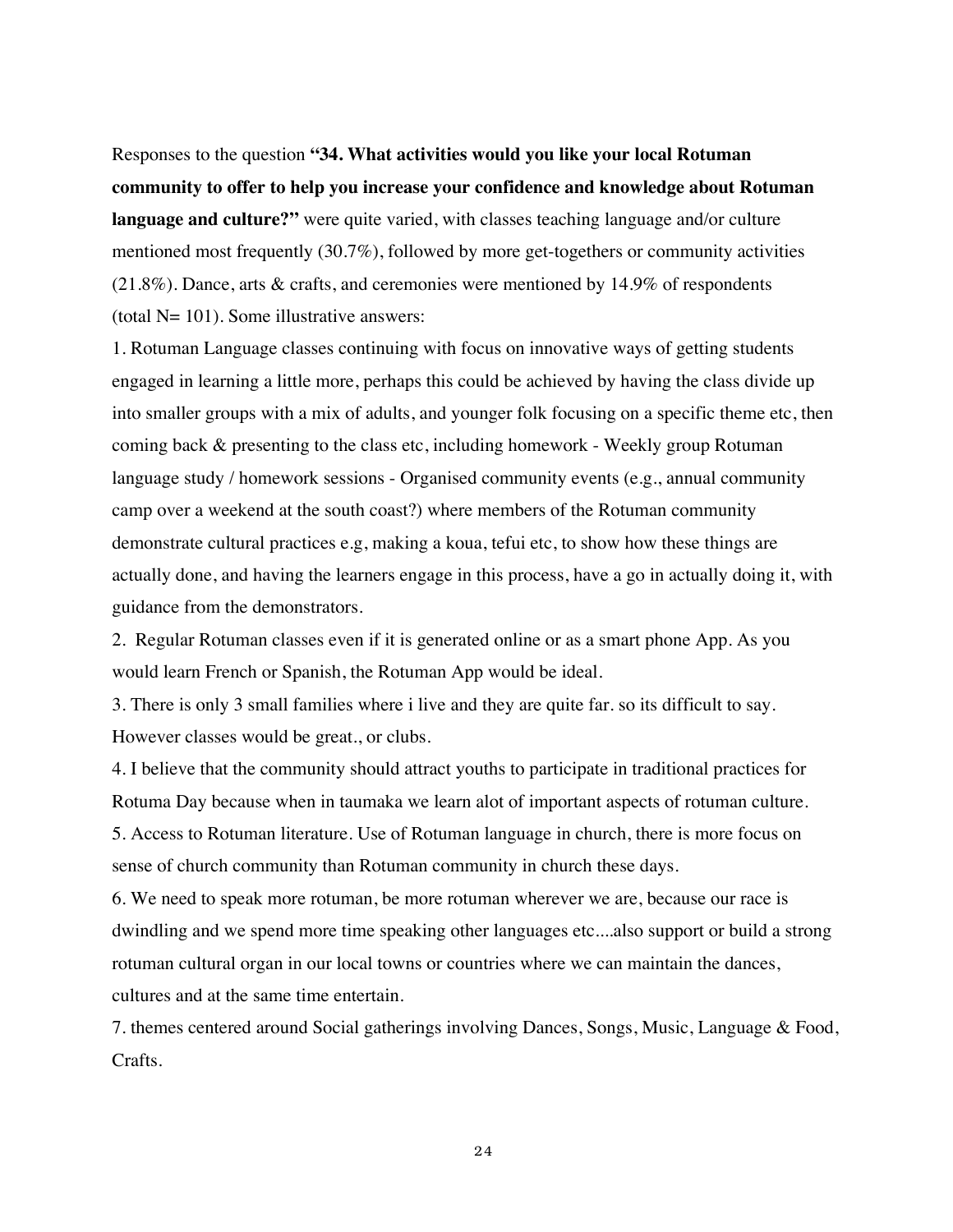The final question in the survey was "**35. What Rotuman cultural resources would you like to see more of online?"** This question also elicited a wide range of responses with language resources the most requested (21.2%), followed by information (including videos) regarding Rotuman activities such as dance and ceremonies  $(15.4\%)$ , and history  $(4.8\%)$  (total N=104). Some illustrative responses:

1. 1) Language particularly grammar and spelling of Rotuman vocabs 2) The ways in which cultural ceremonies are to be performed 3) The rotuman dances from all over the world during Rotuma Day.

2. Different cultural ceremonies e.g. mamasa, hot'ak hafu and other traditional ceremonies of Rotuman culture.

3. I would like to see more educational books and videos about Rotuman cultural practices and history available for viewing online.

4. More language lessons/ materials to support language studies. As my kids will grow up between Australia and Fiji, I'm concerned about how they will learn to read and write in Rotuman. I can teach them to speak fluently but will need support and resources to help them learn proper grammar. My wife is Australian and is also learning Rotuman, but she would like to have access to more comprehensive language learning resources. The ones on neiu.edu are great to get started, but then there is not much available to progress past beginner knowledge. 5. Songs and lyrics and how they are sung even dance moves so rotumans can learn from any part of the world. Rotuman songs without all the remix which spoils the whole song. A guitar would be best.

#### **Summary**

 Overall, the results indicate that, among those who responded to the survey, the great majority consider their identity as Rotumans to be of great importance to their self-concept and express an interest in being an integral part of the now-global Rotuman community. Correspondingly, most of those who are abroad go to considerable lengths to keep their links to other Rotumans, including relatives and friends, active, both by taking advantage of digital media like e-mail and Facebook and by visits to Fiji and Rotuma. The data also indicate that for Rotumans away from the home island, whether in Fiji's urban centres or abroad in Australia, New Zealand, or elsewhere, maintaining proficiency in the Rotuman language and transmitting it to the younger